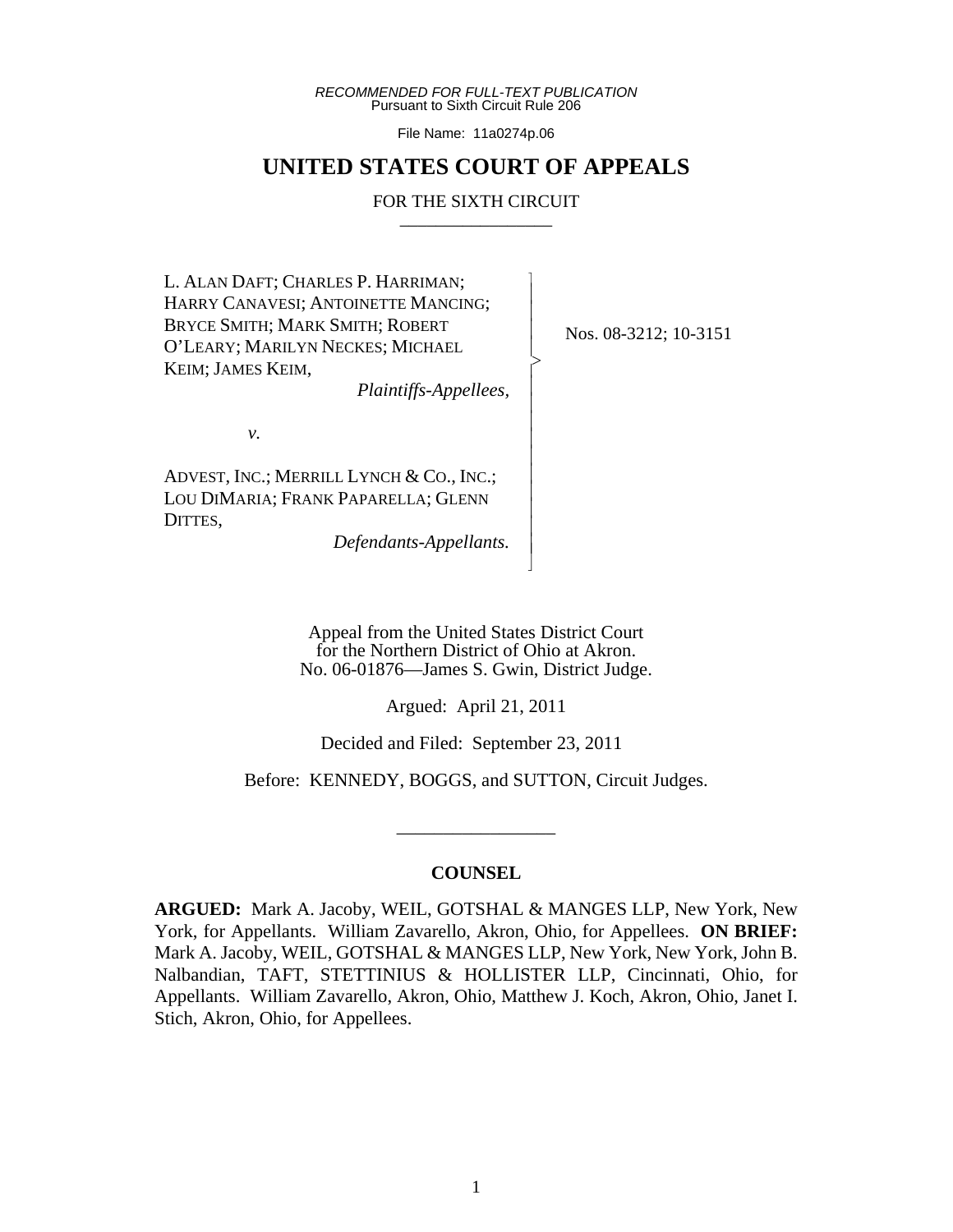# **OPINION \_\_\_\_\_\_\_\_\_\_\_\_\_\_\_\_\_**

**\_\_\_\_\_\_\_\_\_\_\_\_\_\_\_\_\_**

CORNELIA G. KENNEDY, Circuit Judge. In this action under the Employee Retirement Income Security Act ("ERISA"), Plaintiffs brought suit for the improper denial of pension benefits under Defendant Advest, Inc.'s Account Executive Nonqualified Defined Benefit Plan (the "AE Plan" or "Plan"). After Plaintiffs exhausted their claim before the Administrative Committee for the AE Plan (the "Committee" or "AE Plan Committee") and both parties briefed an appeal from the Committee's denial of benefits, the district court granted summary judgment to Plaintiffs on their claim that the AE Plan violated ERISA's vesting requirements. Defendants now appeal, arguing that the district court lacked subject-matter jurisdiction over the case because the AE Plan does not meet ERISA's definition of an "employee pension benefits plan." Alternatively, they challenge the district court's holding that the AE Plan violates ERISA's vesting requirements, asserting that the Plan is a top-hat, deferredcompensation plan and is therefore exempt from ERISA's substantive protections.

In light of the Supreme Court's decision in *Arbaugh v. Y & H Corp.*, 546 U.S. 500 (2006), and related cases, we hold that the existence of an ERISA plan is not, as Defendants argue, a jurisdictional issue, but rather speaks to whether Plaintiffs can state a claim upon which relief may be granted. Accordingly, we hold that Defendants have waived their argument that the AE Plan is not an ERISA plan by neglecting to raise it until after the district court had granted summary judgment to Plaintiffs. Nevertheless, we **REVERSE** the district court's decision that the AE Plan is not a top-hat plan on the grounds that the district court should have remanded this issue to the AE Plan Committee for expansion of the administrative record.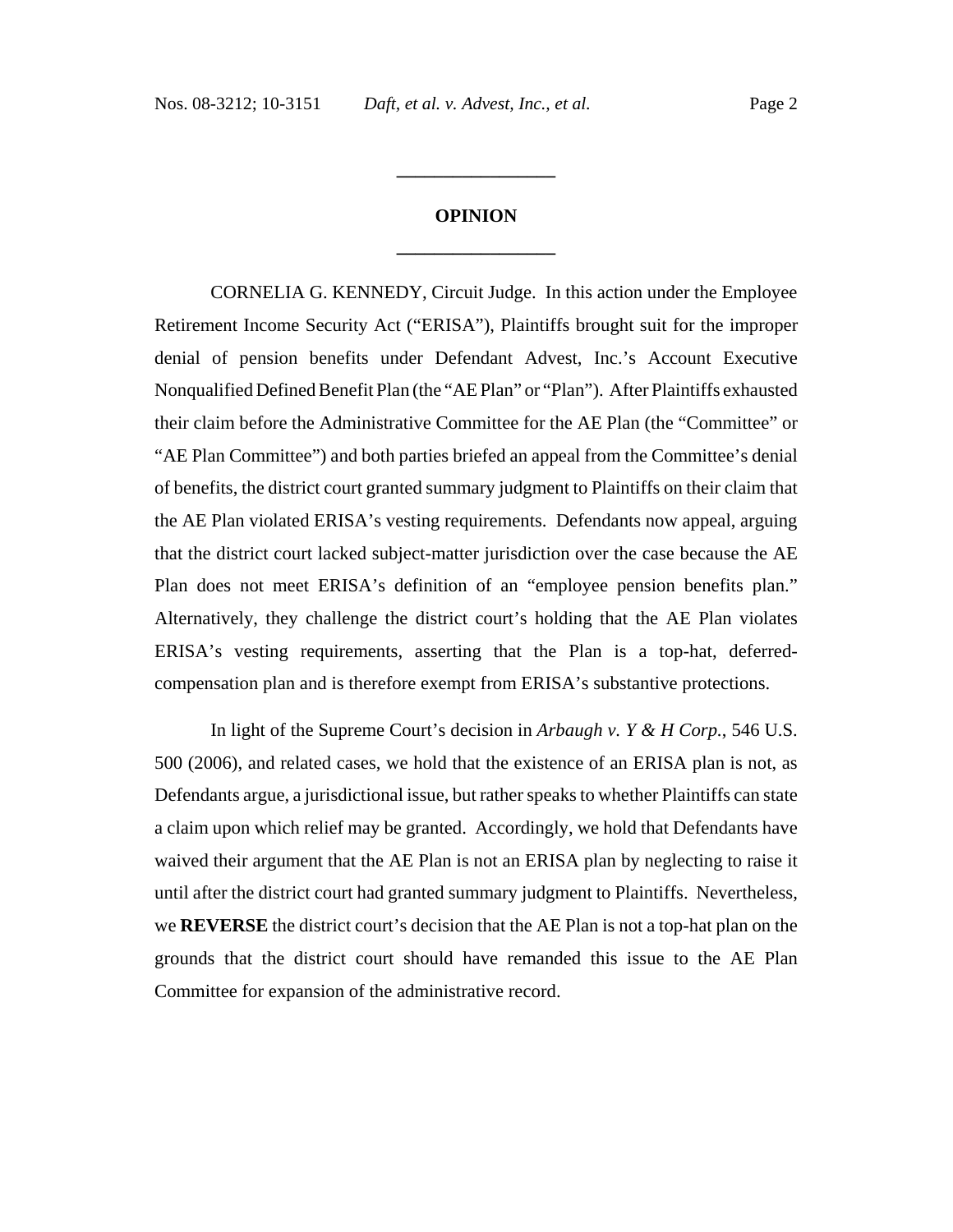**I.**

On October 1, 1992, Advest, a securities brokerage firm, established the AE Plan for a "select group of highly compensated account executives." The Plan's stated purpose is "to ensure that the overall effectiveness of [Advest's] compensation program will attract, retain and motivate qualified account executives." Any account executive employed by Advest was automatically enrolled as a "Participant" in the Plan upon grossing commissions above a specified threshold in a given year. Thereafter, a Participant accrued cash benefits under the Plan based on yearly gross commissions. The Plan provide that these accrued benefits would be paid out to Participants after they had been enrolled in the Plan for ten years and had reached a specified age. However, the Plan also contains a number of provisions that, if triggered, would result in the discontinuance of all benefit payments and the forfeiture of any benefits accrued, regardless of how long a Participant has been enrolled in the Plan. For example, a Participant's termination of employment with Advest, unless it occurs after the Participant turns sixty-five or due to disability, forfeits all accrued benefits. Forfeiture also occurs when a Participant starts working for a rival securities brokerage firm after terminating employment with Advest.

Plaintiffs L. Alan Daft, Charles Harriman, Harry Canavesi, Antoinette Mancing, Bryce Smith, Mark Smith, Robert O'Leary, Marilyn Neckes, Michael Keim, and James Keim<sup>1</sup> are all former Advest account executives who resigned in late 2005, following the announcement that Defendant Merrill Lynch & Co. was to acquire Advest. Prior to their resignation, each Plaintiff had participated in the AE Plan for at least seven years. Shortly after Plaintiffs left Advest, they each became employed by other securities brokerage firms. By the terms of the AE Plan, Plaintiffs' resignations and their subsequent employment forfeited their Accrued Benefits.

<sup>&</sup>lt;sup>1</sup>The identities of the Plaintiffs in this case have not remained constant throughout this litigation. The Plaintiffs listed here are those that are currently parties to the suit, though Plaintiffs O'Leary, Neckes, Michael Keim, and James Keim were not added until midway through the proceedings before the district court, and another Plaintiff, Mark Bilski, was named in the original complaint but terminated before the district court entered any substantive orders. For simplicity's sake, we refer to Plaintiffs collectively throughout.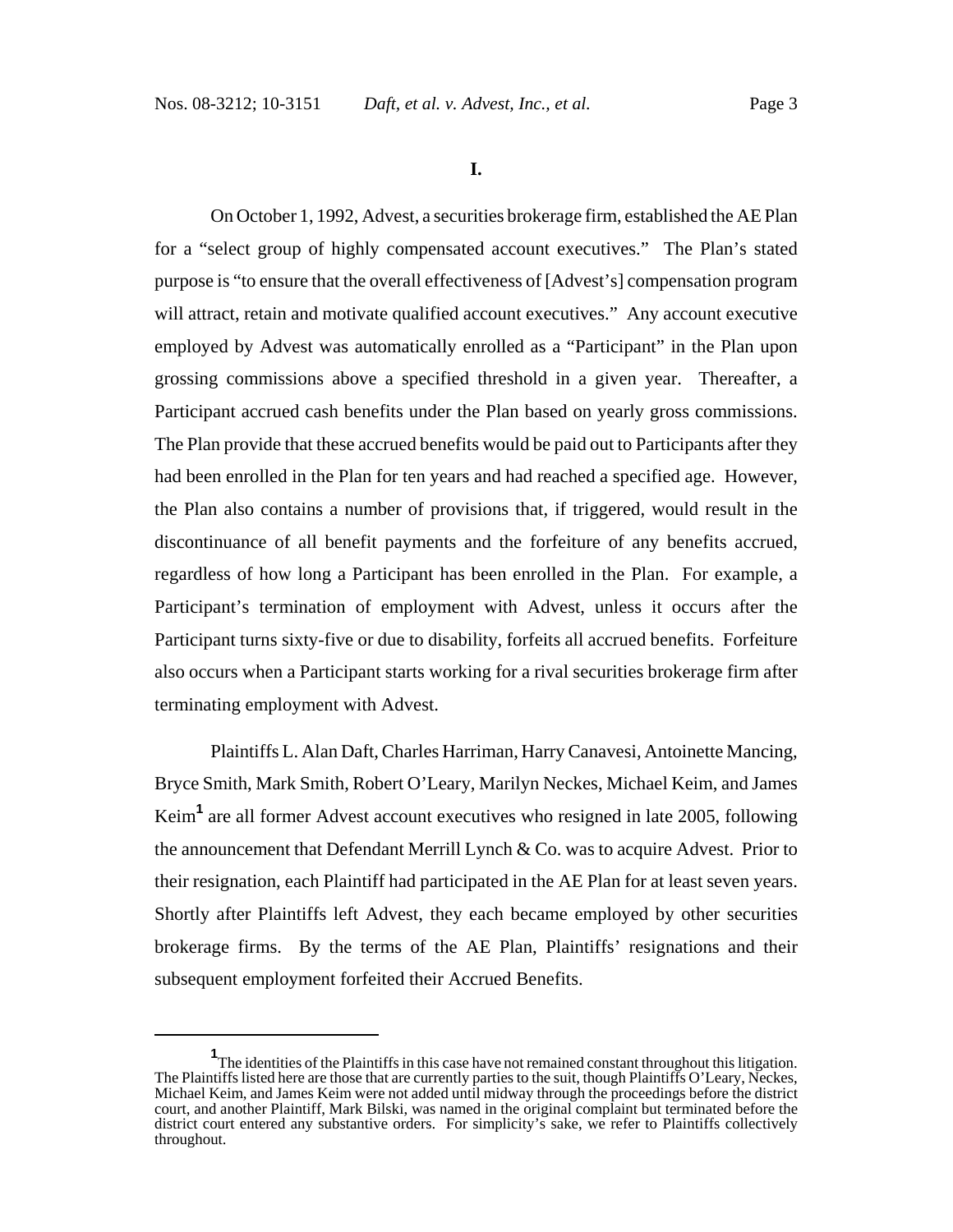On July 3, 2006, Plaintiffs filed suit in Ohio state court against Defendants Advest, Merrill Lynch, and the members of the AE Plan Committee, claiming that Defendants' refusal to pay them their Accrued Benefits under the Plan constituted a

breach of contract and a breach of the covenant of good faith and fair dealing. Defendants promptly removed the case to the United States District Court for the Northern District of Ohio, alleging that the AE Plan was an employee benefit plan under ERISA and Plaintiffs' state-law claims were therefore preempted by ERISA. *See Metro. Life Ins. Co. v. Taylor*, 481 U.S. 58, 64-66 (1987).

On November 16, 2006, the district court granted both parties' request for a stay to allow them to pursue administrative remedies. Plaintiffs proceeded to file an application for benefits with the AE Plan Committee which, under the terms of the Plan, had "all powers necessary" to "administer and operate the Plan in accordance with [its] terms," including the power "[t]o construe [the] Plan" and "[t]o determine all questions arising in the administration of the Plan, including those relating to . . . the rights of Participants and their Beneficiaries to receive Benefits." In their application, Plaintiffs claimed entitlement to accrued benefits under the terms of the AE Plan itself and, in addition, argued that a denial of accrued benefits resulted in numerous violations of ERISA, including a violation of the minimum vesting requirements. *See* 29 U.S.C.  $§ 1053(a)(2)$  (requiring that participants in a defined benefit plan acquire a nonforfeitable right to 100% of their accrued benefits after no more than seven years of service). The Committee denied Plaintiffs' application on February 22, 2007, concluding that Plaintiffs had forfeited their accrued benefits under the AE Plan. Furthermore, the Committee determined that the AE Plan did not violate any of ERISA's substantive provisions because it was a top-hat, deferred-compensation plan as defined by section 201(2) of ERISA, 29 U.S.C. § 1051(2) (excluding from ERISA's coverage "a plan which is unfunded and is maintained by an employer primarily for the purpose of providing deferred compensation for a select group of management or highly compensated employees").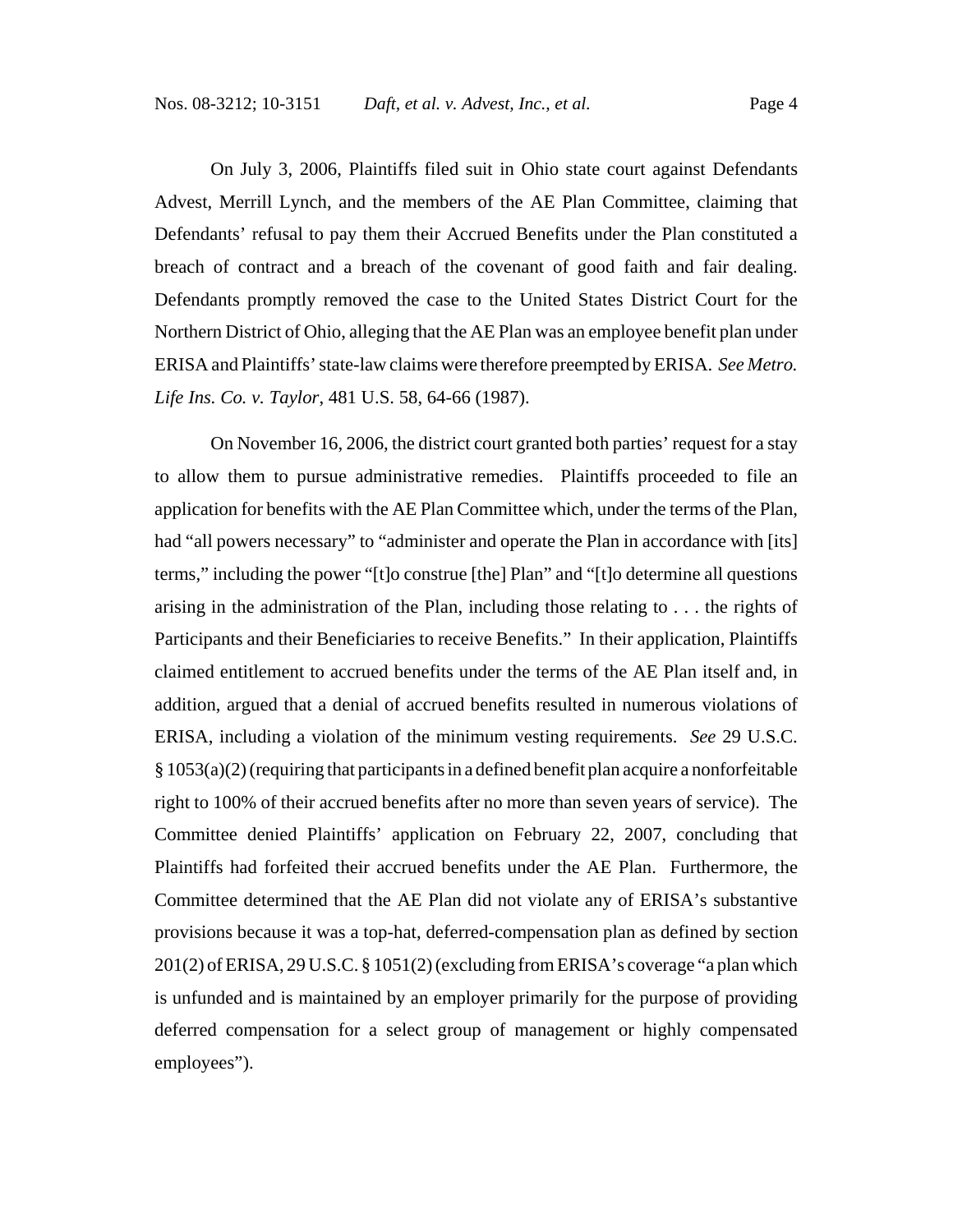Plaintiffs then filed an amended complaint with the district court on May 9, 2007, adding Defendants Lou DiMaria, Frank Paparella, and Glenn Dittes—the members of the AE Plan Committee—and alleging that the denial of benefits constituted a breach of contract and violated ERISA. The district court directed Plaintiffs and Defendants to brief an appeal from the Committee's denial of benefits. On November 13, 2007, the district court issued an order granting judgment to Plaintiffs. *Daft v. Advest, Inc.*, No. 5:06-cv-1876, 2007 WL 7024715 (N.D. Ohio Nov. 13, 2007). Though the district court upheld the Committee's decision with respect to all of Plaintiffs' arguments that they were owed benefits on the terms of the AE Plan, the district court concluded that the Plan did not qualify as a top-hat plan, and therefore was not exempt from ERISA's vesting requirements. *Id.* at \*13. The district court went on to determine, "as a matter of law, [that] the Plan is not a top-hat plan and the Plan failed to comply with ERISA's vesting requirements." *Id.* Defendants filed a motion for reconsideration on November 29, 2007, challenging the district court's ruling on the merits and on numerous procedural grounds, including that the district court erred by not remanding the top-hat issue to the Committee. The district court denied the motion, *Daft v. Advest, Inc.*, No. 5:06-cv-1876, 2008 WL 190436 (N.D. Ohio Jan. 18, 2008), and Defendants timely appealed.

On October 30, 2009, Plaintiffs and Defendants filed a joint submission on postjudgment remedies in the district court. In this filing, Defendants for the first time in three years of litigation raised the argument that the district court lacked subject matter jurisdiction over the case, alleging that the AE Plan did not fit the definition of an "employee pension benefit plan" covered under ERISA. After conducting a hearing, the district court issued an opinion holding that the Plan was an ERISA pension plan and that it therefore had jurisdiction over the case. *Daft v. Advest, Inc.*, No. 5:06-cv-1876, 2010 WL 271421 (N.D. Ohio Jan. 15, 2010). It also concluded that Plaintiffs were entitled to a monetary remedy for Defendants' ERISA violations under § 502(a)(1)(B) of ERISA, 29 U.S.C.  $\S 1132(a)(1)(B)$ , and awarded Plaintiffs prejudgment interest and attorneys fees. Defendants filed a timely appeal, which was consolidated with their earlier appeal.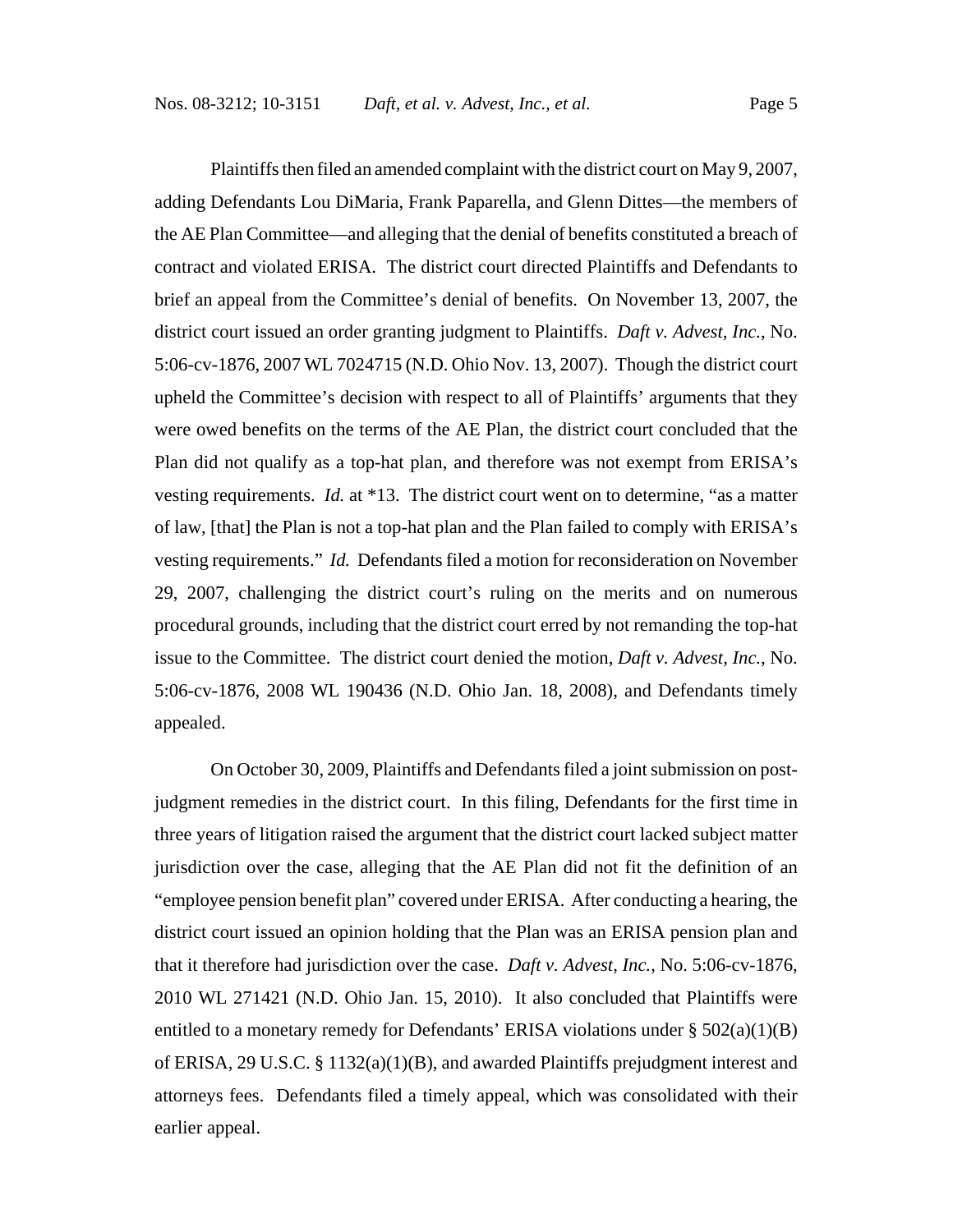**II.**

Defendants first claim that the AE Plan is not a "plan" as that term is defined in ERISA, *see* 29 U.S.C. § 1002(2), (3), and that, as a result, federal courts do not have subject-matter jurisdiction over this case, *see id.* § 1132(a)(1)(B), (e)(1). Defendants originally removed this action to the district court by taking the opposite position; they presented this jurisdictional objection to the district court only after it had granted Plaintiffs summary judgment. Nevertheless, the district court considered and ultimately rejected Defendants' argument that the AE Plan is not an ERISA plan, assuming without question Defendants' assertion that the existence of an ERISA plan is a prerequisite to federal jurisdiction. *See United States v. Cotton*, 535 U.S. 625, 630 (2002) ("[S]ubjectmatter jurisdiction, because it involves a court's power to hear a case, can never be forfeited or waived."). We disagree with that assumption, and hold that the existence of an ERISA plan is a nonjurisdictional element of Plaintiffs' ERISA claim.

The district court granted Plaintiffs relief on their claims under section  $502(a)(1)(B)$  of ERISA, which allows "a participant or beneficiary" to bring a civil action "to recover benefits due to him under the terms of his plan, to enforce his rights under the terms of the plan, or to clarify his rights to future benefits under the terms of the plan." 29 U.S.C. § 1132(a)(1)(B). Section 3 of ERISA defines "plan" as "an employee welfare benefit plan or an employee pension benefit plan or a plan which is both an employee welfare benefit plan and an employee pension benefit plan." 29 U.S.C. § 1002(3). Plaintiffs allege that the AE Plan is an "employee pension benefit plan," which means:

any plan, fund, or program which was heretofore or is hereafter established or maintained by an employer or by an employee organization, or by both, to the extent that by its express terms or as a result of surrounding circumstances such plan, fund, or program—

(i) provides retirement income to employees, or

(ii) results in a deferral of income by employees for periods extending to the termination of covered employment or beyond,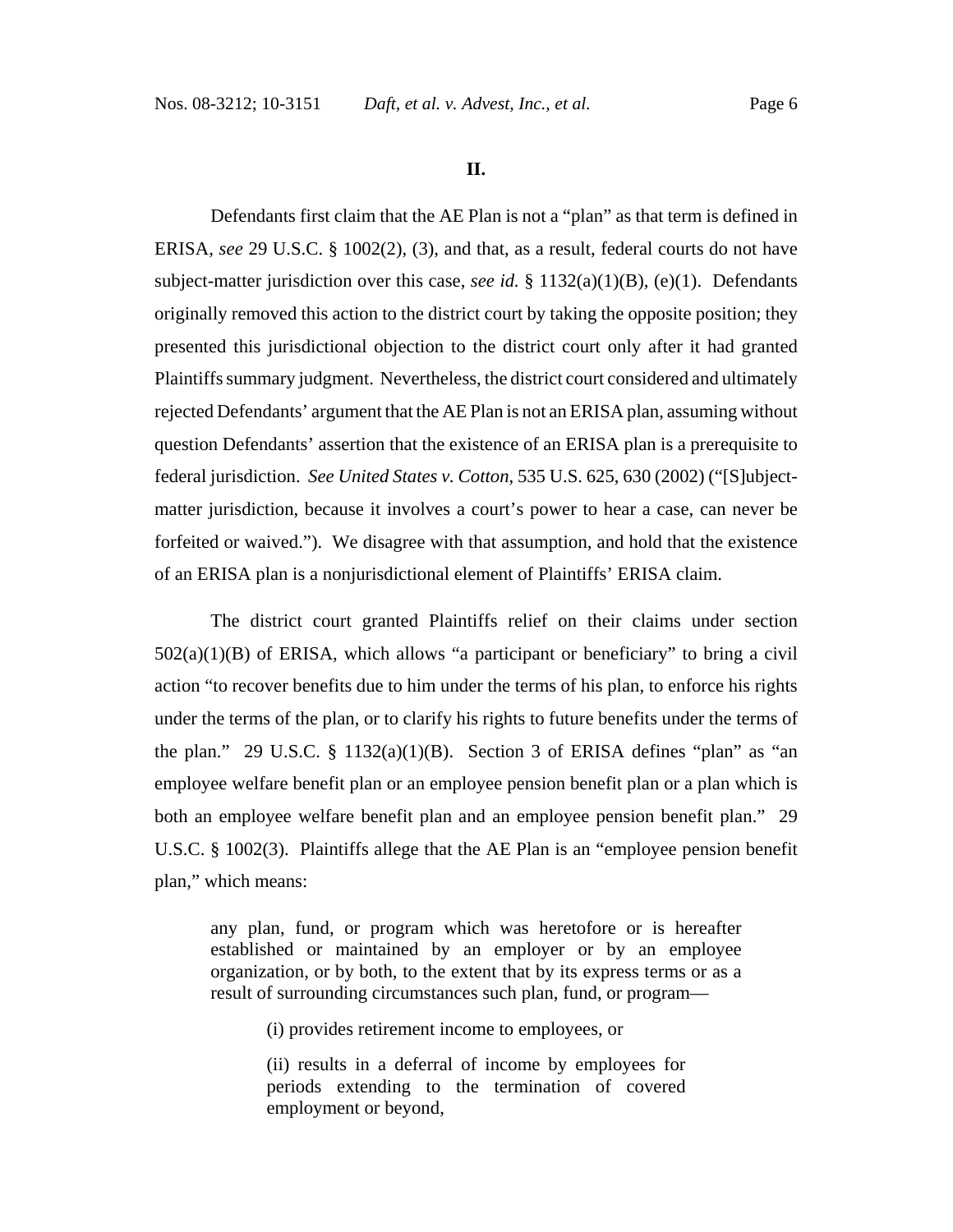regardless of the method of calculating the contributions made to the plan, the method of calculating the benefits under the plan or the method of distributing benefits from the plan.

29 U.S.C. § 1002(2)(A). The district court agreed, determined that the AE Plan violated ERISA's vesting requirements, *see* 29 U.S.C. § 1053, and awarded Plaintiffs monetary damages for this statutory violation, *Daft v. Advest, Inc.*, No. 5:06-cv-1876, 2010 WL 271421, at \*3-4 (N.D. Ohio Jan. 15, 2010) (citing *West v. AK Steel Corp. Ret. Accumulation Pension Plan*, 484 F.3d 395, 405 (6th Cir. 2007) (awarding plaintiff monetary relief under section  $502(a)(1)(B)$  when terms of plan resulted in an underpayment of benefits that violated ERISA)).

The district court's jurisdiction to impose this judgment, and this court's jurisdiction to hear Defendants' appeal, hinges on whether this action falls within federal-question jurisdiction. Federal courts have subject-matter jurisdiction over "all civil actions arising under the . . . laws . . . of the United States." 28 U.S.C. § 1331. Additionally, section 502(e)(1) of ERISA provides, in relevant part, that "[s]tate courts of competent jurisdiction and district courts of the United States shall have concurrent jurisdiction of actions under paragraph $[ (1)(B) \dots$  of subsection (a) of this section." 29 U.S.C. § 1132(e)(1). Thus, Plaintiffs "invoked federal-question jurisdiction under § 1331 [and ERISA section 502(e)(1)], but [their] case 'arise[es]' under a federal law, [ERISA], that specifies, as a prerequisite to its application, the existence of a particular fact," that is, the existence of an ERISA plan. *Arbaugh*, 546 U.S. at 513 (third alteration in original). Thus, we must decide "whether that fact is 'jurisdictional' or relates to the 'merits'" of an ERISA claim. *Id.* 

As we noted in *Langley v. DaimlerChrysler Corp.*, 502 F.3d 475 (6th Cir. 2007), "[s]everal of our sister circuits have addressed whether the existence of an ERISA plan is a prerequisite for federal subject-matter jurisdiction, and they are split," *id.* at 482. The Third Circuit has concluded that the existence of an ERISA plan speaks to the viability of a plaintiff's claim and not to a federal court's jurisdiction to hear that claim:

ERISA gives United States district courts subject matter jurisdiction of claims brought pursuant to 29 U.S.C.  $\S 1132(a)(1)(B)$ , which authorizes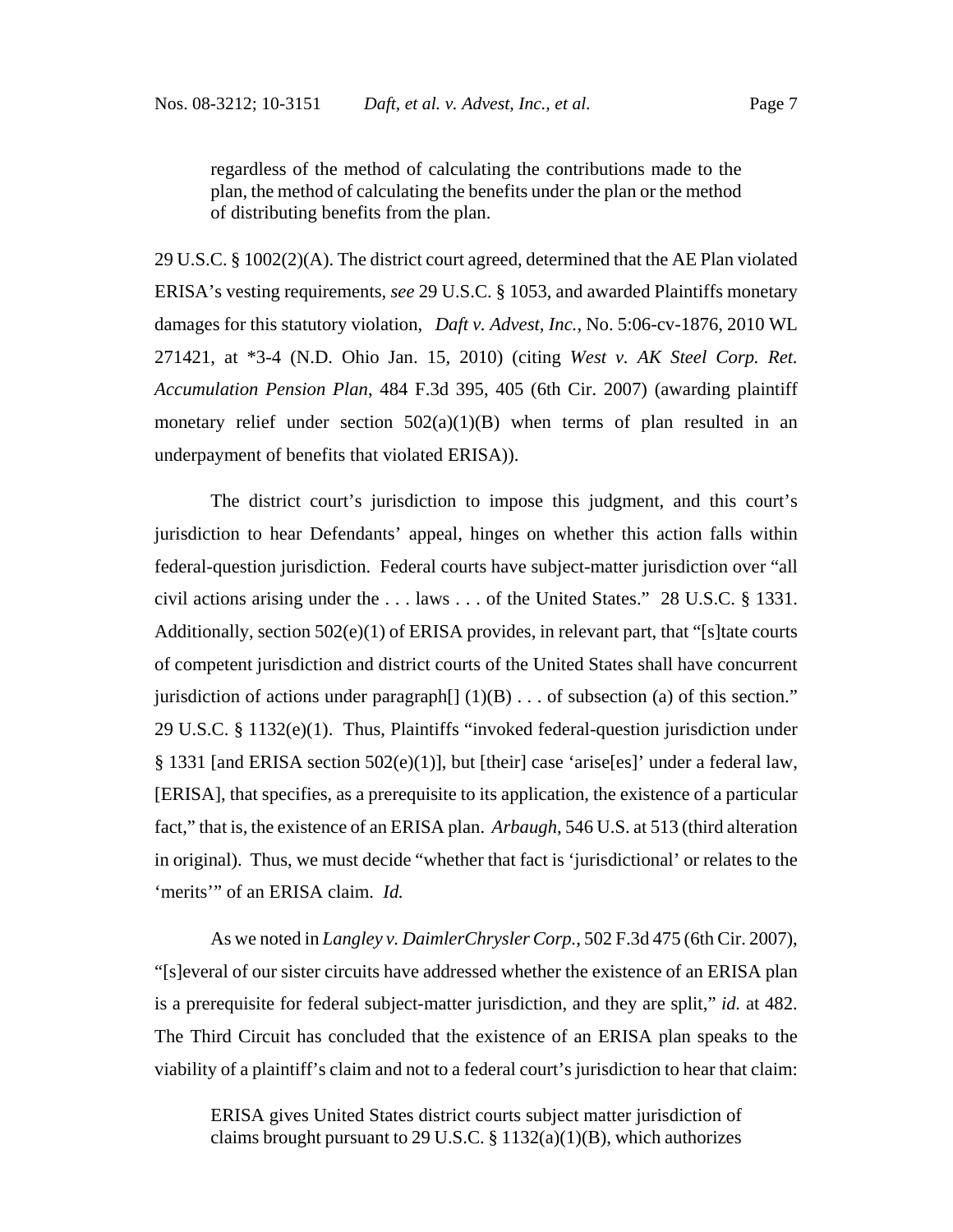a cause of action for benefits due under an employee benefit plan. *See* 29 U.S.C. § 1132(e) (jurisdiction). Although § 1132(a) and § 1132(e) are related, the viability of a claim under  $\S 1132(a)(1)(B)$  and jurisdiction pursuant to § 1132(e) are separate matters, and they should not be confused.

*Henglein v. Informal Plan for Plant Shutdown Benefits for Salaried Emps.*, 974 F.2d 391, 397 (3d Cir. 1992). However, most circuits have adopted the position that "[w]here federal subject matter jurisdiction is based on ERISA, but the evidence fails to establish the existence of an ERISA plan, the claim must be dismissed for lack of subject matter jurisdiction." *Kulinski v. Medtronic Bio-Medicus, Inc.*, 21 F.3d 254, 256 (8th Cir. 1994); *accord Tinoco v. Marine Chartering Co.*, 311 F.3d 617, 623 (5th Cir. 2002); *Marcella v. Capital Dist. Physicians' Health Plan, Inc.*, 293 F.3d 42, 46-47 (2d Cir. 2002); *Delaye v. Agripac, Inc.*, 39 F.3d 235, 238 (9th Cir. 1994); *UIU Severance Pay Trust Fund v. Local Union No. 18-U, United Steelworkers of Am.*, 998 F.2d 509, 510 & n.2 (7th Cir. 1993). Though this Court has "not yet addressed the question directly," *Langley*, 502 F.3d at 482, we have affirmed a district court's dismissal of an ERISA claim for lack of jurisdiction on the grounds that no ERISA plan existed, *Abella v. W.A. Foote Mem'l Hosp., Inc.*, 740 F.2d 4, 5 (6th Cir. 1984) (per curiam), and considered on the merits a defendant's self-styled "jurisdictional" argument, raised for the first time on appeal, that no ERISA plan existed, *Swinney v. Gen. Motors Corp.*, 46 F.3d 512, 516-17 (6th Cir. 1995). In neither case did we comment on the propriety of treating the issue as jurisdictional.**<sup>2</sup>**

Now that the time has come to confront the question head-on, we find that recent Supreme Court precedent has abrogated the conclusion, assumed in our previous cases and explicitly adopted in the majority of our sister circuits, that the existence of an ERISA plan is a prerequisite to federal subject-matter jurisdiction. In the last several years, the Court has repeatedly warned that jurisdiction "'is a word of many, too many,

**<sup>2</sup>** Additionally, one judge of this court, in an unpublished dissent, has stated that "[a]s a procedural matter, where the sole basis for federal subject matter jurisdiction is ERISA but the evidence fails to establish the existence of an ERISA plan, the case should be dismissed for lack of subject matter jurisdiction . . . not for failure to state a claim for relief." *Campbell v. Int'l Paper*, 83 F. App'x 93, 94 n.1  $(6th Cir. 2003)$  (Cole, J., dissenting).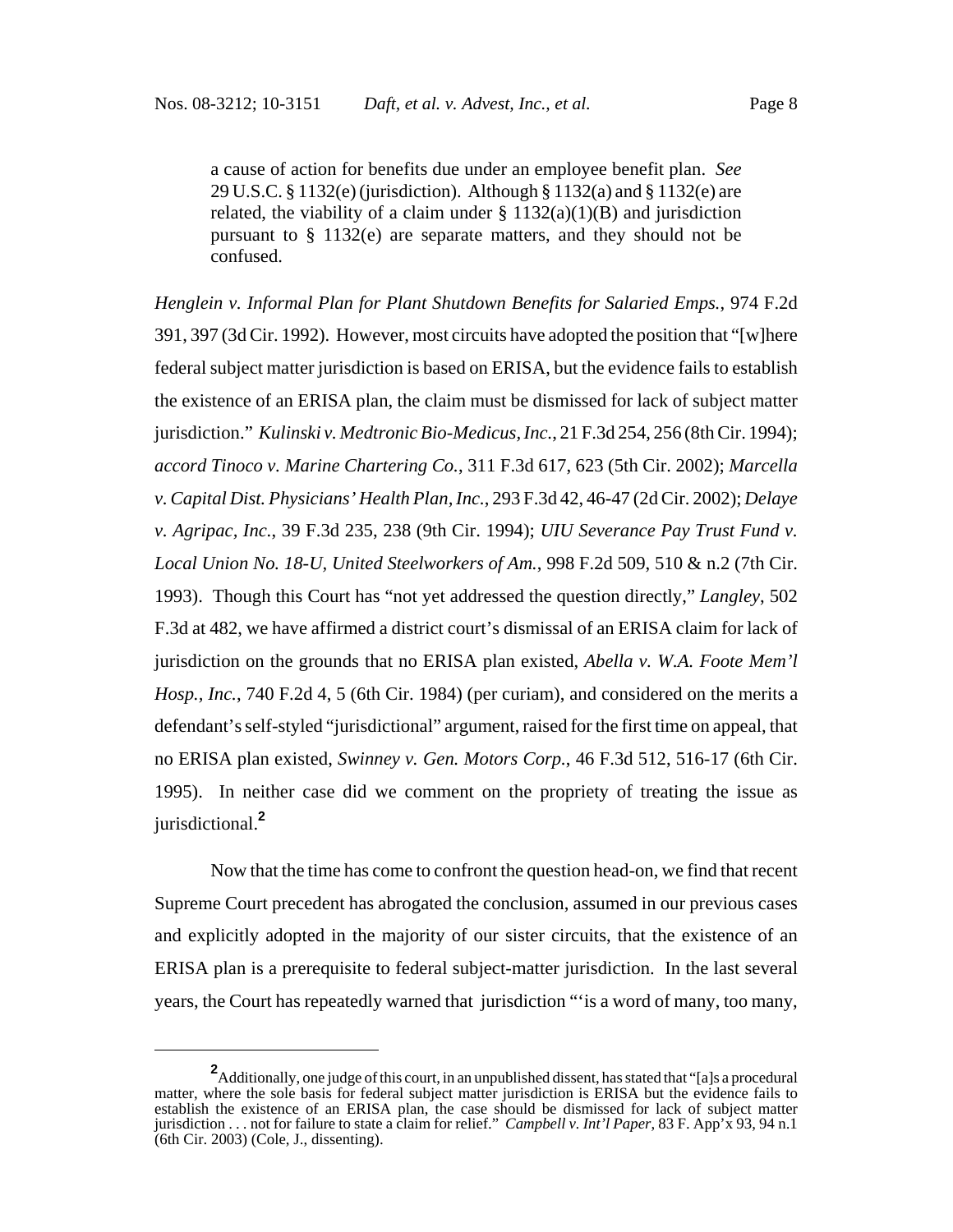meanings'" that have sometimes led courts to "profligate . . . use of the term." *Arbaugh*, 546 U.S. at 510 (quoting *Steel Co. v. Citizens for a Better Env't*, 523 U.S. 83, 90 (1998)). "Because the consequences that attach to the jurisdictional label may be so drastic, [the Court] ha[s] tried in recent cases to bring some discipline to the use of this term." *Henderson ex rel. Henderson v. Shinseki*, 131 S. Ct. 1197, 1202 (2011); *see also Reed Elsevier, Inc. v. Muchnick*, 130 S. Ct. 1237, 1243-44 (2010); *Union Pacific R.R. Co. v. Bhd. of Locomotive Eng'rs & Trainmen Gen. Comm. of Adjustment, Cent. Region*, 130 S. Ct. 584, 596 (2009); *Arbaugh*, 546 U.S. at 510-11; *Eberhart v. United States*, 546 U.S. 12, 18-19 (2005) (per curiam); *Scarborough v. Principi*, 541 U.S. 401, 413-14 (2004); *Kontrick v. Ryan*, 540 U.S. 443, 454-455 (2004). Of particular relevance is *Arbaugh*, which counsels that "[s]ubject matter jurisdiction in federal-question cases is sometimes erroneously conflated with a plaintiff's need and ability to prove the defendant bound by the federal law asserted as the predicate for relief—a merits-related determination." 546 U.S. at 511 (internal quotation marks omitted).

In *Arbaugh*, plaintiff Jenifer Arbaugh brought suit under Title VII against her former employer,  $Y \& H$  Corp., charging sexual harassment. After Arbaugh prevailed in a jury trial, Y & H moved to dismiss the action for lack of jurisdiction, asserting for the first time that, because it had less than fifteen employees, it did not fit the definition of an "employer" that Title VII makes amenable to suit. *See* 42 U.S.C. § 2000e(b). The district court granted Y & H's motion, and the court of appeals affirmed. The Supreme Court reversed, "hold[ing] that the numerical threshold [incorporated into the definition of employer] does not circumscribe federal-court subject-matter jurisdiction," but rather "relates to the substantive adequacy of Arbaugh's Title VII claim, and therefore could not be raised defensively late in the lawsuit." *Arbaugh*, 546 U.S. at 504. First, the Court pointed out that treating a statutory requirement as a jurisdictional limitation precipitates significant consequences, notably that a party can never forfeit or waive challenges to the court's jurisdiction and a court has an independent obligation to ensure that jurisdictional prerequsites are met. *Id.* at 514. Given the potential for "unfairness and waste of judicial resources" that inhere when subject-matter jurisdiction depends upon disputed factual issues, *id.* at 515 (internal quotation marks and alteration omitted), the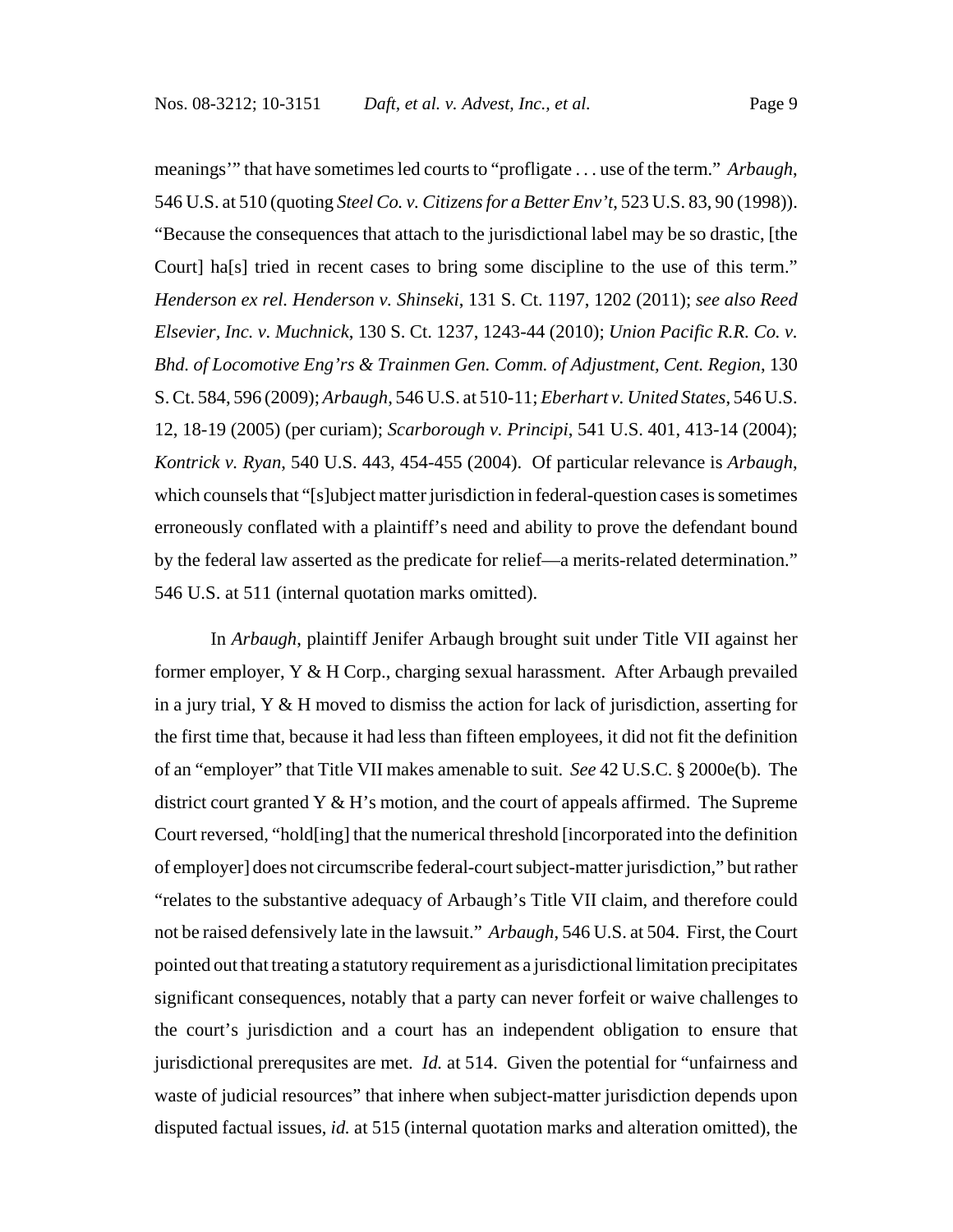Court imposed the "readily administrable bright[-]line" rule, *id.* at 516, that Congress must "clearly state[] that a threshold limitation on a statute's scope shall count as jurisdictional," *id.* at 515. Conversely, "when Congress does not rank a statutory limitation on coverage as jurisdictional, courts should treat the restriction as nonjurisdictional in character." *Id.* at 516. Applying this principle to the dispute before it, the Court reasoned as follows:

Of course, Congress could make the employee-numerosity requirement "jurisdictional," just as it has made an amount-in-controversy threshold an ingredient of subject-matter jurisdiction in delineating diversity-of-citizenship jurisdiction under 28 U.S.C. § 1332. But neither § 1331, nor Title VII's jurisdictional provision, 42 U.S.C. § 2000e-5(f)(3) (authorizing jurisdiction over actions "brought under" Title VII), specifies any threshold ingredient akin to 28 U.S.C. § 1332's monetary floor. Instead, the 15-employee threshold appears in a separate provision that "does not speak in jurisdictional terms or refer in any way to the jurisdiction of the district courts." *Zipes v. Trans World Airlines, Inc.*, 455 U.S. 385, 394 (1982).

*Id.* at 514-15. Accordingly, the Court held that "the threshold number of employees for application of Title VII is an element of a plaintiff's claim for relief, not a jurisdictional issue." *Id.* at 516.

An examination of the relevant sections of ERISA does not reveal a clear statement from Congress that the existence of an ERISA plan constitutes a jurisdictional requirement. Like Title VII's jurisdictional provision, Section 502(e)(1) of ERISA grants federal courts "jurisdiction of actions under" section 502(a)(1)(B), 29 U.S.C.  $§ 1132(e)(1)$ , and does not "specif[y] any threshold ingredient" on which that jurisdiction depends, *Arbaugh*, 546 U.S. at 515. Section 502(a)(1)(B) gives "a participant or beneficiary" a cause of action "to recover benefits due to him under the terms of his plan, to enforce his rights under the terms of the plan, or to clarify his rights to future benefits under the terms of the plan," 29 U.S.C.  $\S$  1132(a)(1)(B), and does not "speak in jurisdictional terms or refer in any way to the jurisdiction of the district courts," *Zipes*, 455 U.S. at 394, *quoted in Arbaugh*, 546 U.S. at 515; neither do the definitions of "plan" or "employee pension benefit plan" in ERISA Section 3, *see* 29 U.S.C. § 1002(2), (3).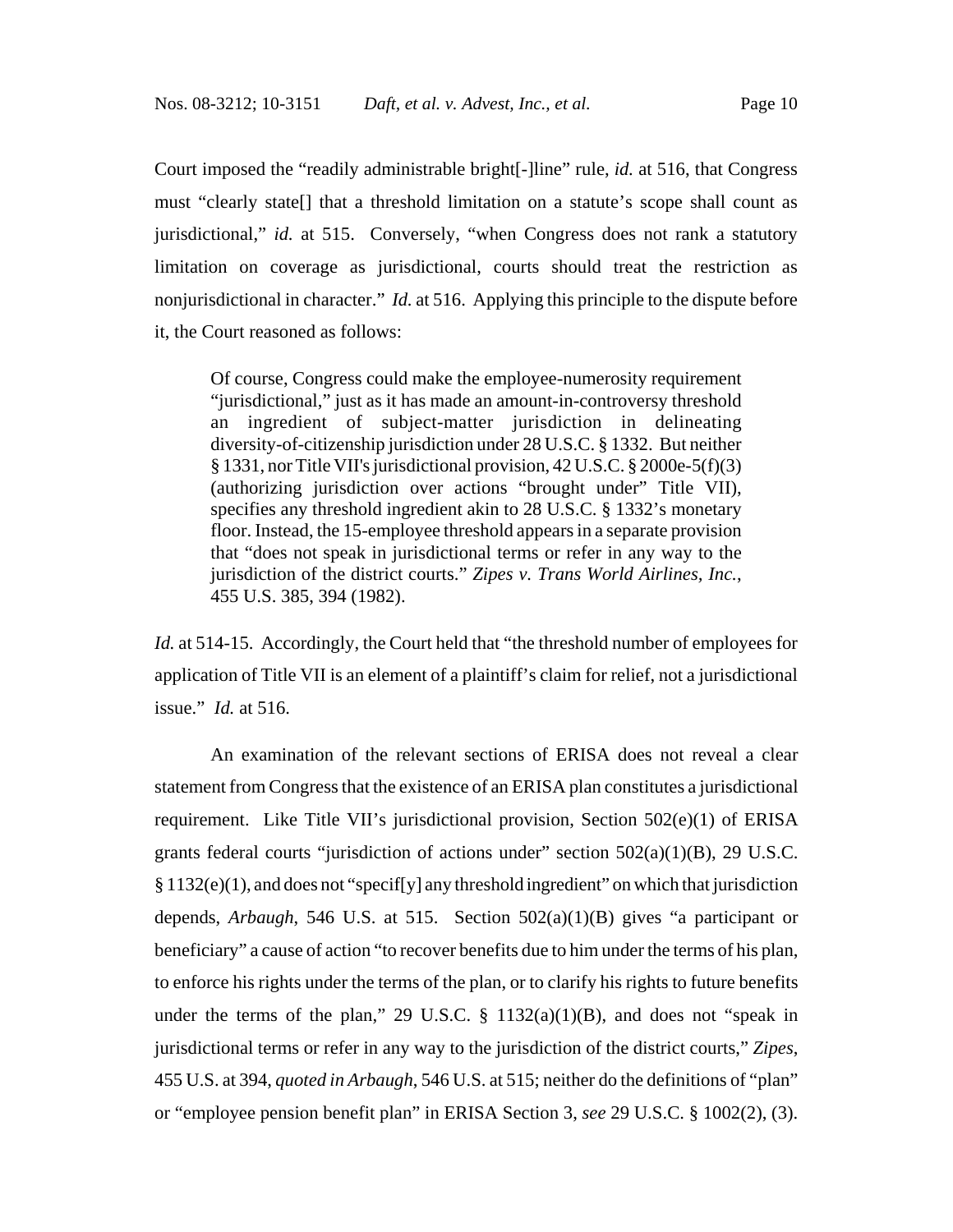Therefore, in light of *Arbaugh* and its progeny, the existence of an ERISA plan must be considered an element of a plaintiff's claim under Section  $502(a)(1)(B)$ , not a prerequisite for federal jurisdiction. Indeed, this is the conclusion reached by several district courts that have considered this question in the wake of *Arbaugh*, even in the face of prior circuit precedent that treated the ERISA-plan requirement as jurisdictional in nature. *See, e.g.*, *Lewey v. Bitterroot Timberframes, L.L.C*., No. CV 05-87-M-DWM, 2006 WL 2598945, at \*3 (D. Mont. Aug. 10, 2006); *see also Solis v. Koresko*, No. 09- 988, 2009 WL 2776630, at \*5-6 (E.D. Pa. Aug. 31, 2009); *Holzer v. Prudential Equity Grp. LLC*, 520 F. Supp. 2d 922, 927-28 (N.D. Ill. 2007)*; Lewey v. Bitterroot Timberframes, LLC*, No. CV 05-87-M-DWM, 2006 WL 2599101, at \*1 (D. Mont. Sept. 11, 2006). *But see Campbell v. Sussex Cnty. Fed. Credit Union*, No. 10-710, 2011 WL 2532403, at \*3 (D. Del. June 24, 2011) (adhering to view that "'the existence of an "ERISA-governed plan" is an essential precursor to federal jurisdiction'" (quoting *UIU Severance Pay Trust Fund*, 998 F.2d at 510)).

Our holding also squares with this court's application of the *Arbaugh* line of cases in analogous contexts. In *Primax Recoveries, Inc. v. Gunter*, 433 F.3d 515 (6th Cir. 2006), this court considered whether a federal court has jurisdiction over a suit brought under section  $502(a)(3)$  of ERISA when a plaintiff seeks only legal relief. Section 502(a)(3) allows "a participant, beneficiary, or fiduciary" to bring a civil action "to enjoin any act or practice which violates any provision of [ERISA] or the terms of the plan" or "to obtain other appropriate equitable relief (i) to redress such violations or (ii) to enforce any provisions of [ERISA] or the terms of the plan," 29 U.S.C.  $§$  1132(a)(3); the Supreme Court has held that this statute authorizes only equitable, not legal, relief, *Great-W. Life & Annuity Ins. Co. v. Knudson*, 534 U.S. 204, 221 (2002). Though prior Sixth Circuit cases had relied on *Knudson* to dismiss section 502(a)(3) actions requesting only legal relief for lack of subject-matter jurisdiction, this court rejected that characterization based on the Supreme Court's recent remarks that "'[c]larity would be facilitated . . . if courts and litigants used the label "jurisdictional" not for claim-processing rules, but only for prescriptions delineating the classes of cases (subject-matter jurisdiction) and the persons (personal jurisdiction) falling within a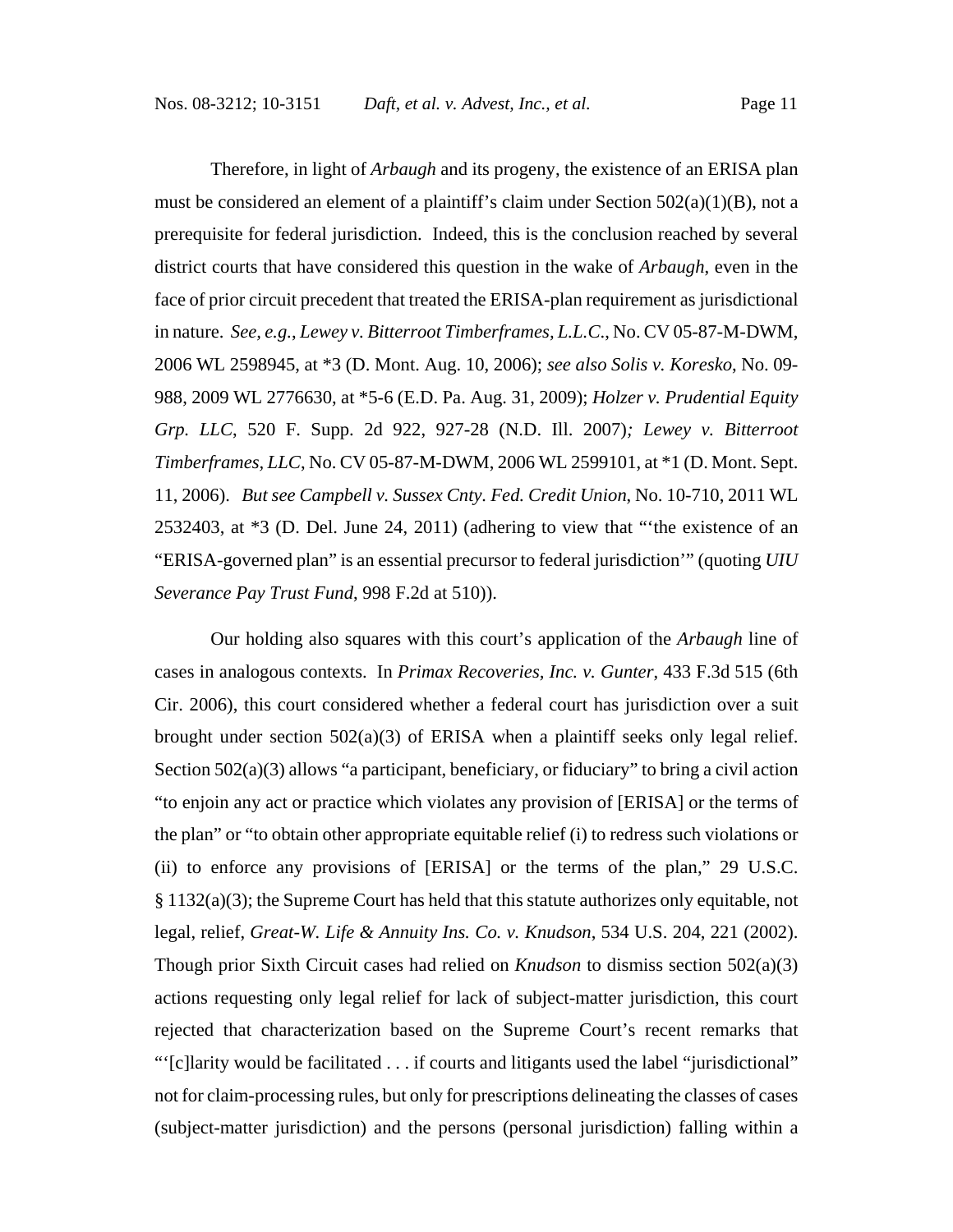court's adjudicatory authority.'" *Primax*, 433 F.3d at 518 (quoting *Eberhart*, 546 U.S. at 405 and *Kontrick*, 540 U.S. at 455). Thus, this court held that, "like the claimprocessing rules in *Eberhart* and *Kontrick*, an action under 29 U.S.C. § 1132(a)(3) seeking only legal relief does not fall outside a federal court's subject-matter jurisdiction, but instead raises the question whether a party has failed to state a claim upon which relief can be granted." *Id.* at 519. "Although in many ERISA cases prior precedent will almost certainly preclude the sought remedy," this court continued, "the decision whether to classify a particular claim as legal or equitable presents a sufficiently substantial and non-frivolous issue for federal courts to exercise subject-matter jurisdiction over actions arising under section 1132(a)(3)." *Id.*

This court reached a similar conclusion in *Winnett v. Caterpillar, Inc.*, 553 F.3d 1000 (6th Cir. 2009). There, this court again broke with prior circuit precedent to hold that the existence of a union contract is an element of a plaintiff's claim under section 301(a) of the Labor Management Relations Act ("LMRA"), 29 U.S.C. § 185(a), not a restriction on federal subject-matter jurisdiction. *Winnett*, 553 F.3d at 1007. Section 301(a) provides:

Suits for violation of contracts between an employer and a labor organization representing employees in an industry affecting commerce as defined in this chapter, or between any such labor organizations, may be brought in any district court of the United States having jurisdiction of the parties, without respect to the amount in controversy or without regard to the citizenship of the parties.

29 U.S.C. § 185(a). Following *Arbaugh*, this court examined section 301(a) for a clear statement from Congress that it intended to attach jurisdictional consequences to a plaintiff's failure to state the elements of her claim, and found none: "The only direct mention of 'jurisdiction' in the statute refers to personal jurisdiction, not subject-matter jurisdiction. And even then, the point of the reference is to ease access to the federal courts, not to impose new barriers." *Winnett*, 553 F.3d at 1006. Additionally, this court found that "[t]he structure of the provision offers another clue that the contract requirement is non-jurisdictional," *id.*: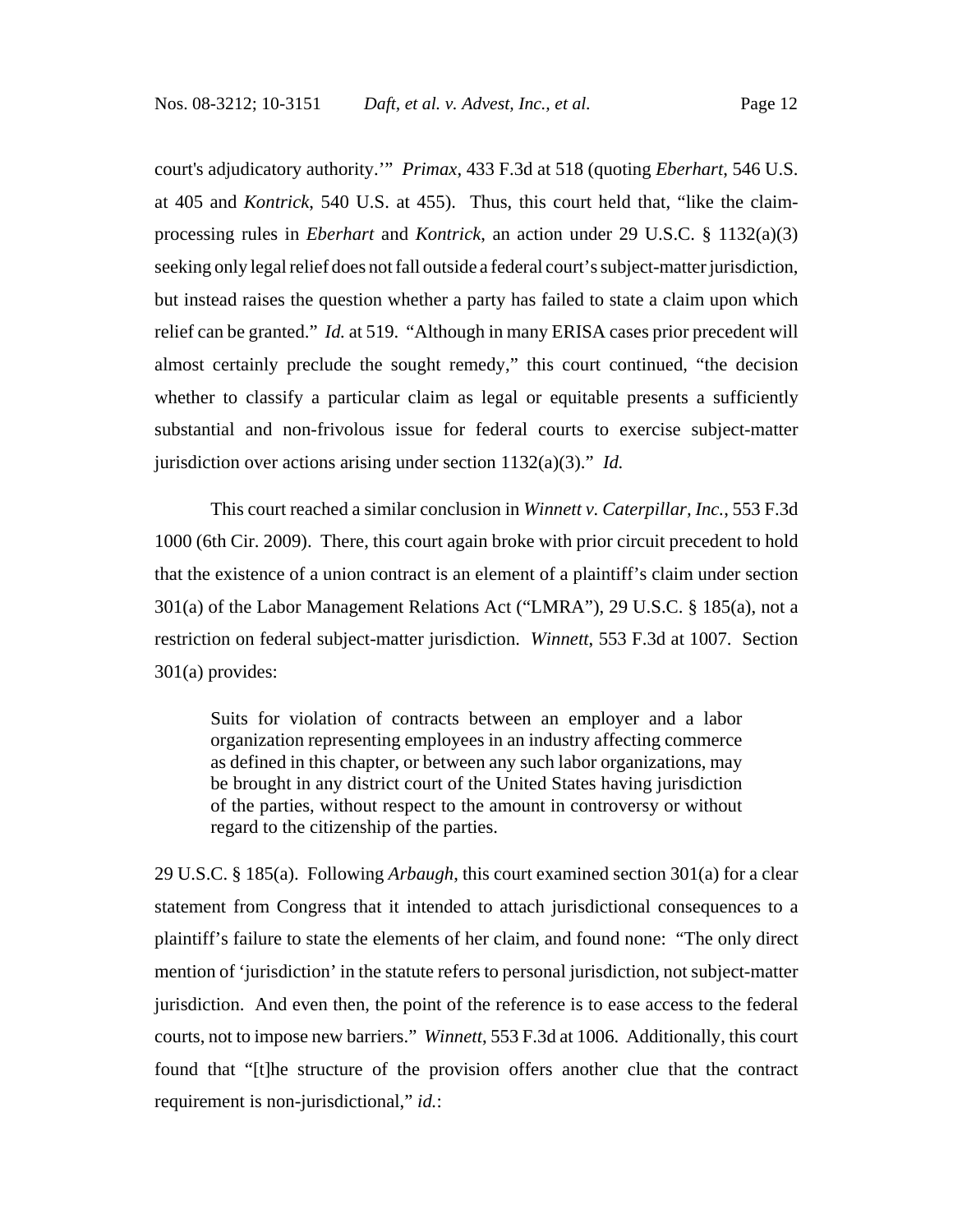*All* of the elements of a plaintiff's prima facie claim for the breach of a union contract appear in the same subsection. 29 U.S.C. § 185(a). Yet nothing in the statute offers any foothold for the notion that some of these elements of a Section 301 claim, but not others, have subject-matter-jurisdictional consequences. If the existence of a union contract limits our jurisdiction over a case, that would mean every other prima facie element of a Section 301(a) claim—that the plaintiff be a labor organization, that the defendant be a labor organization or an employer, that both the plaintiff and the defendant be parties to the contract and that the suit be "for violation of [that] contract[ ]", 29 U.S.C. § 185(a)—would have similar consequences as well. Even in the absence of *Arbaugh's* "clearly states" requirement, we should be reluctant to conclude that Congress intended to create a cause of action that has no non-jurisdictional elements.

*Id.* Thus, given the "consequences of giving a jurisdictional label to an element of a cause of action," *id.*, this court held that, "consistent with *Arbaugh*, the existence of a union contract is an element of Plaintiffs' merits claim, not a limit on federal subjectmatter jurisdiction," *id.* at 1007.

A comparison between the statutes at issue in *Primax* and *Winnett* and section  $502(a)(1)(B)$  of ERISA reveals no appreciable difference that would support a characterization of the existence of an ERISA plan as a jurisdictional prerequisite. Like section  $502(a)(3)$  of ERISA, section  $502(a)(1)(B)$  provides a cause of action without invoking any aspect of federal jurisdiction. And, as noted in *Winnett*, labeling the existence of an ERISA plan as jurisdictional would necessarily elevate all elements of a section  $502(a)(1)(B)$  claim into the jurisdictional realm, giving a federal court the independent duty to ensure that, for example, plaintiffs in a section  $502(a)(1)(B)$  action are participants or beneficiaries of the relevant plan, or the relief sought falls within the categories given in the statute. The blueprint for applying the *Arbaugh* line of cases outlined in *Primax* and *Winnett*,<sup>3</sup> therefore, leads to the conclusion that the existence of

**<sup>3</sup>**<br>This court has taken the same approach in a number of other post-*Arbaugh* cases. *See, e.g.*, *Tackett v. M & G Polymers, USA, LLC*, 561 F.3d 478, 483-87 (6th Cir. 2009) (determining that a breach of a union contract is not a prerequisite to federal jurisdiction over an action under § 301(a) of LMRA); *Thomas v. Miller*, 489 F.3d 293, 297-98 (6th Cir. 2007) (holding that the employee-numerosity requirement incorporated into the definition of "employer" for the purposes of the Consolidated Omnibus Reconciliation Act is not a jurisdictional matter); *Cobb v. Contract Transp., Inc.*, 452 F.3d 543, 548-50 (6th Cir. 2006) (concluding that the Family and Medical Leave Act's definitions of "employer" and "eligible employee" are not jurisdictional in nature).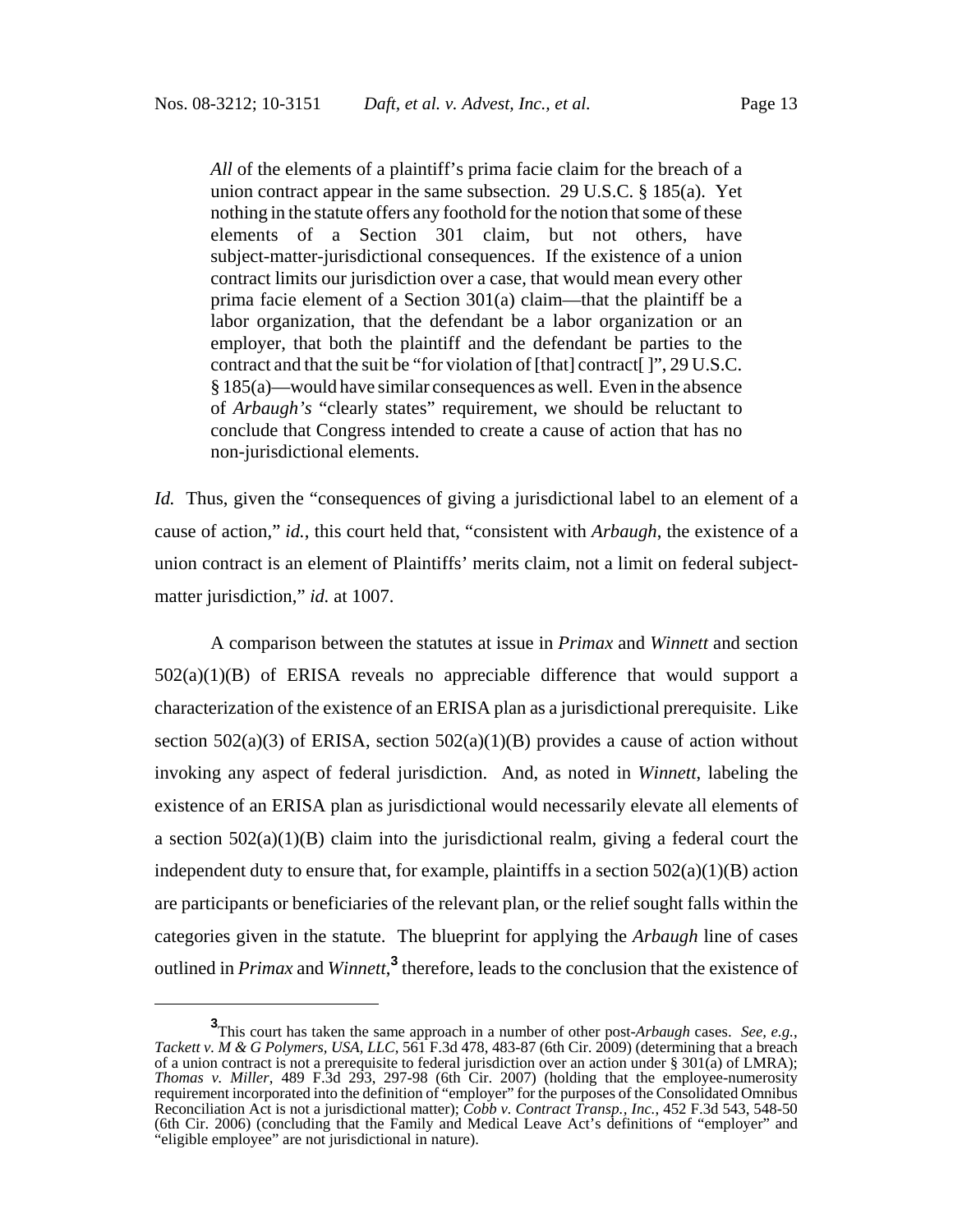an ERISA plan does not determine federal jurisdiction, but rather speaks to the viability of Plaintiffs' claim.

 The circumstances of this case likewise demonstrate the prudence of categorizing the ERISA-plan issue as a merits determination. In *Arbaugh*, the Supreme Court identified the rule that objections to a court's jurisdiction can never be forfeited or waived as an important consequence of labeling an element of a claim as jurisdictional. 546 U.S. at 514. The Court further noted that, because Y & H had not contested its status as an "employer" under Title VII until after Arbaugh had won a trial on the merits, construing the employee-numerosity requirement as jurisdictional would lead to an "unfair" result and a "waste of judicial resources." *Id.* at 515 (internal quotation marks and alteration omitted). In *Winnett*, this Court further expounded on the dangers of gamesmanship in this context:

[W]hile it would seem to be the rare party that would let a jurisdictional defect lie until it lost the initial round of litigation, there can be little doubt that a first-round loss in a case tends to sharpen the tactical focus of the losing party. Yet once the courts label an element of a cause of action jurisdictional, they have no option but to entertain lately raised arguments, whether the delay flows from initial negligence or an unsavory litigation strategy.

553 F.3d at 1007. In this instance, Defendants invoked federal jurisdiction in the first place in order to preempt Plaintiffs' state law claims under the AE Plan and move their action into federal court. Then, only after more than three years, multiple rounds of motions, and a ruling for the Plaintiffs on the merits did Defendants move to dismiss the suit on the grounds that the AE Plan did not qualify as an ERISA plan—a motion which, if they had prevailed, would have transplanted this litigation back into state court on Plaintiffs' original state-law claims. That is not to say that federal jurisdiction over Plaintiffs' suit was lacking in the first place—which, as discussed below, it was not—or that Defendants somehow consented to federal subject-matter jurisdiction by removing the case to the district court—which, as the Supreme Court has often reiterated, they cannot, *see, e.g.*, *Arbaugh*, 546 U.S. at 514. Rather, the procedural history of this case illustrates the need for a careful application of *Arbaugh*'s clear-statement rule. When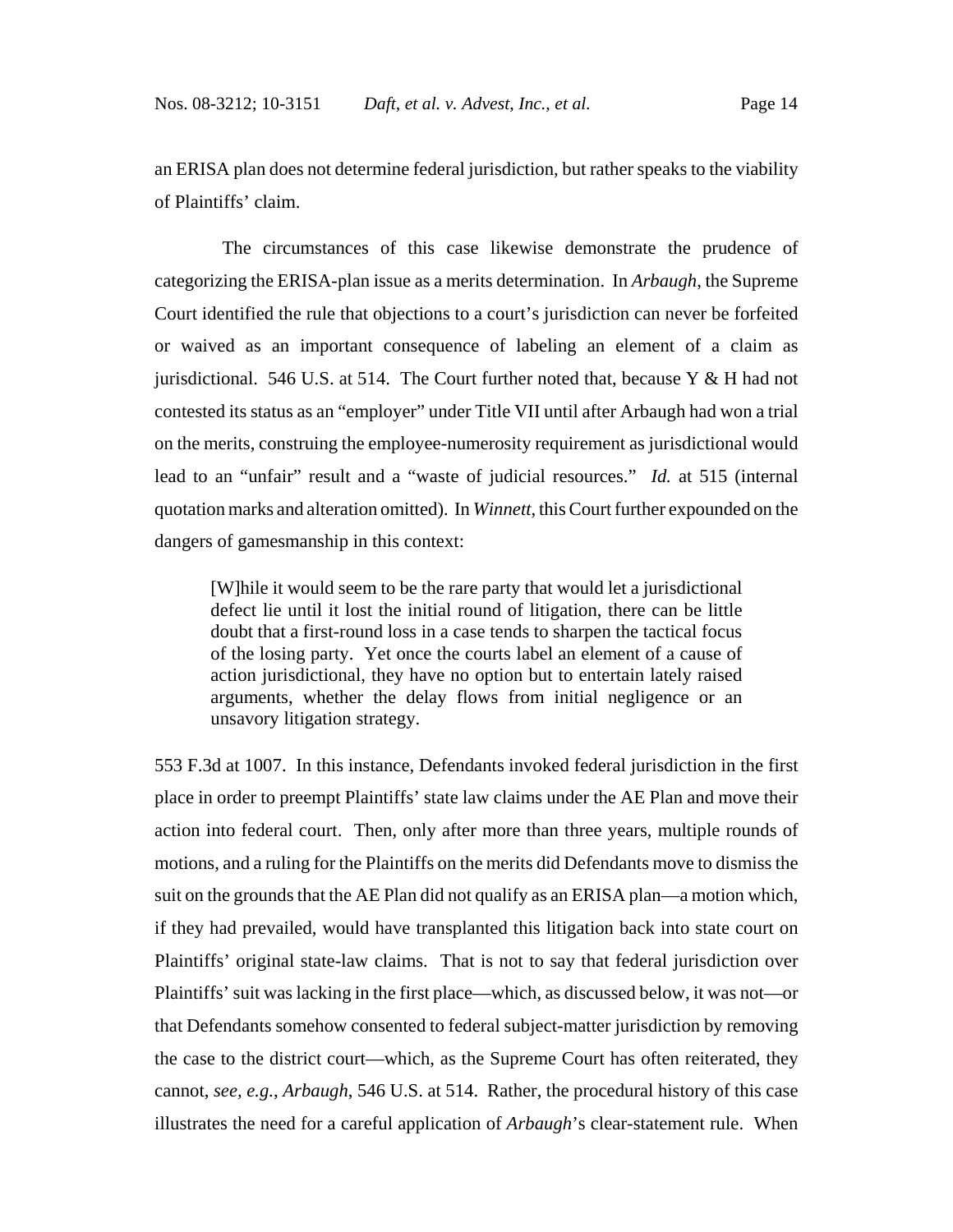such weighty consequences are at stake, it is best to "leave the ball in Congress' court" rather than have "courts and litigants . . . wrestle with the issue." *Id.* at 515-16. Before we entertain eleventh-hour arguments like Defendants', "*Arbaugh* tells us to ask whether Congress clearly meant for us to consider them." *Winnett*, 553 F.3d at 1007. The relevant sections of ERISA do not evidence a Congressional intent, let alone a clear one, that the existence of an ERISA plan is a jurisdictional question. Therefore, it is best considered an element of Plaintiffs' claim.

Because the existence of an ERISA plan is not a jurisdictional prerequisite, federal subject-matter jurisdiction lies over Plaintiffs' suit as long as they raise a colorable claim under ERISA. That is, federal jurisdiction exists over Plaintiffs' ERISA claim unless "the claim 'clearly appears to be immaterial and made solely for the purpose of obtaining jurisdiction or . . . is wholly insubstantial and frivolous.'" *Steel Co.*, 523 U.S. at 89 (quoting *Bell v. Hood*, 327 U.S. 678, 682-83 (1946)). Plaintiffs have clearly met this burden, as evidenced by the fact that the district court, after considering the question on the merits, determined that the AE Plan did qualify as an ERISA plan. Defendants forfeited any objection to this element of the Plaintiffs' claim by failing to raise the issue before the district court granted summary judgment to Plaintiffs. *See* Fed. R. Civ. P. 12(h)(2) (specifying that "[f]ailure to state a claim upon which relief can be granted" may be raised "in any pleading allowed or ordered under Rule 7(a)," "by a motion under Rule 12(c)," or "at trial"); *Winnett*, 553 F.3d at 1006-07 (stating that this Court "usually require[s] timely and reasoned presentation of non-jurisdictional issues to avoid forfeiture" in order to "ensure fair and evenhanded litigation by requiring parties to disclose legal theories early enough in the case to give an opposing party time not only to respond but also to develop an adequate factual record supporting their side of the dispute"); *cf. Barner v. Pilkington N. Am., Inc.*, 399 F.3d 745, 749 (6th Cir. 2005) ("Our function is to review the case presented to the district court, rather than a better case fashioned after a district court's unfavorable order." (internal quotation marks omitted)).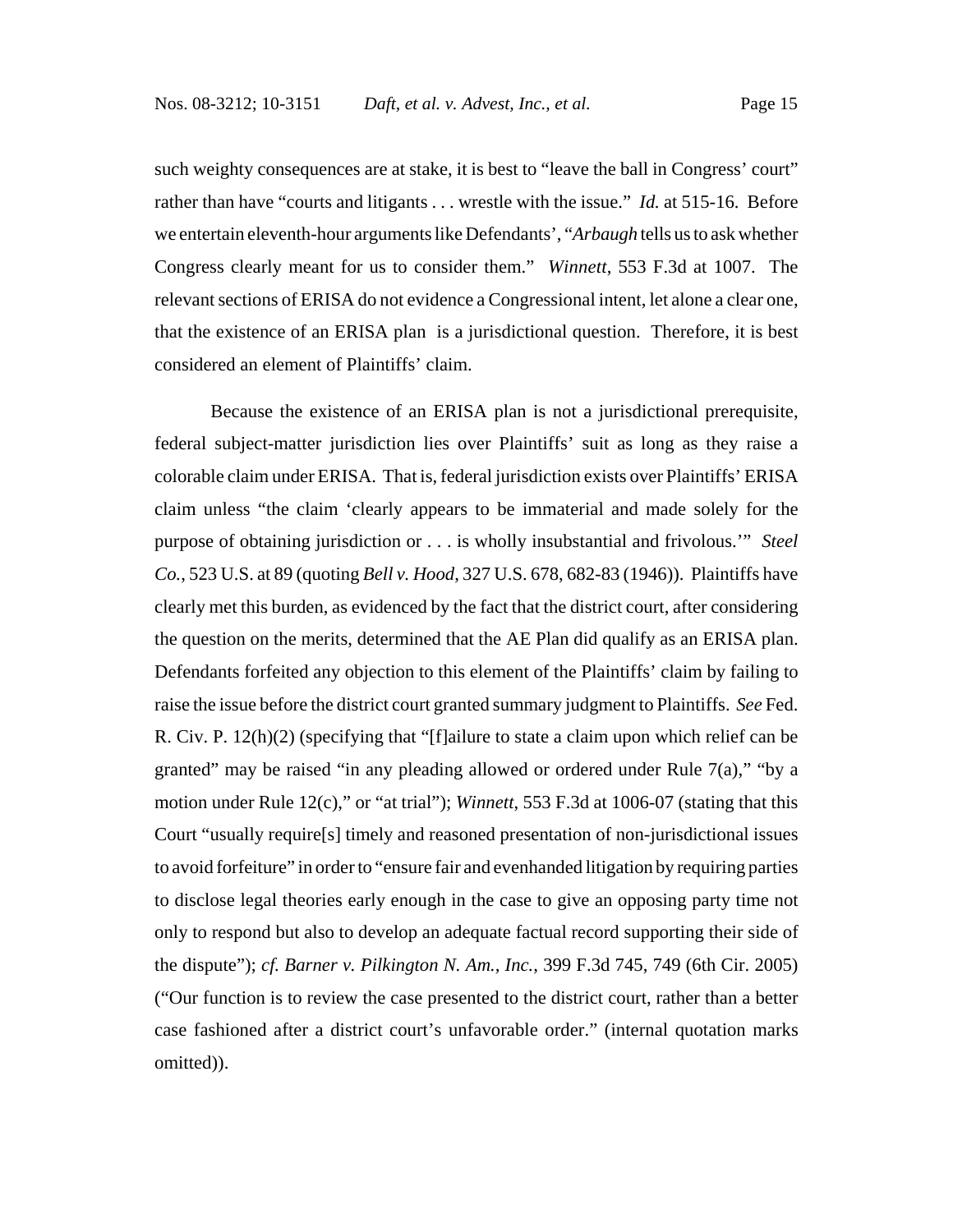#### **III.**

Given our holding that Defendants have forfeited their argument that the AE Plan is not an ERISA plan, the dispositive issue in this case becomes whether the AE Plan qualifies as a top-hat, deferred-compensation plan under section 201(2) of ERISA. Section 201(2) provides that a top-hat plan, or "a plan which is unfunded and is maintained by an employer primarily for the purpose of providing deferred compensation for a select group of management or highly compensated employees," 29 U.S.C. § 1051(2), is not required to comply with the substantive protections otherwise applicable to ERISA pension plans, including the vesting requirements that the district court determined the AE Plan violated. Plaintiffs presented the top-hat issue, along with their claims of ERISA violations, to the AE Plan Committee, which concluded that the AE Plan was a top-hat plan and not in violation of ERISA. The district court reversed, holding that the Committee's decision on the top-hat issue was erroneous. The district court went on to conduct a sweeping, *de novo* review of the top-hat issue, ultimately determining that the AE Plan was not a top-hat plan and awarding Plaintiffs summary judgment. On appeal, Defendants challenge this ruling on its merits, and also allege several procedural errors in the district court's decision-making process. Because the district court should have remanded the top-hat issue to the Committee, we reverse the decision of the district court.

Normally, when a plan gives its administrator discretion to construe and interpret the plan, as the AE Plan gives the Committee, a court reviews the administrator's decision on the eligibility of benefits under the "arbitrary and capricious" standard. *Firestone Tire & Rubber Co. v. Bruch*, 489 U.S. 101, 115 (1989). However, this deferential standard does not apply to a plan administrator's determination of questions of law, such as whether a plan meets the statutory definition of a top-hat plan; a court reviews those questions *de novo*. *See Moore v. Lafayette Life Ins. Co.*, 458 F.3d 416, 427 (6th Cir. 2006) ("Claims . . . [that] are not claims for denial of benefits . . . are . . . addressed in the first instance in the district court, requiring no deference to any administrator's action or decision."); *cf. Goldstein v. Johnson & Johnson*, 251 F.3d 433,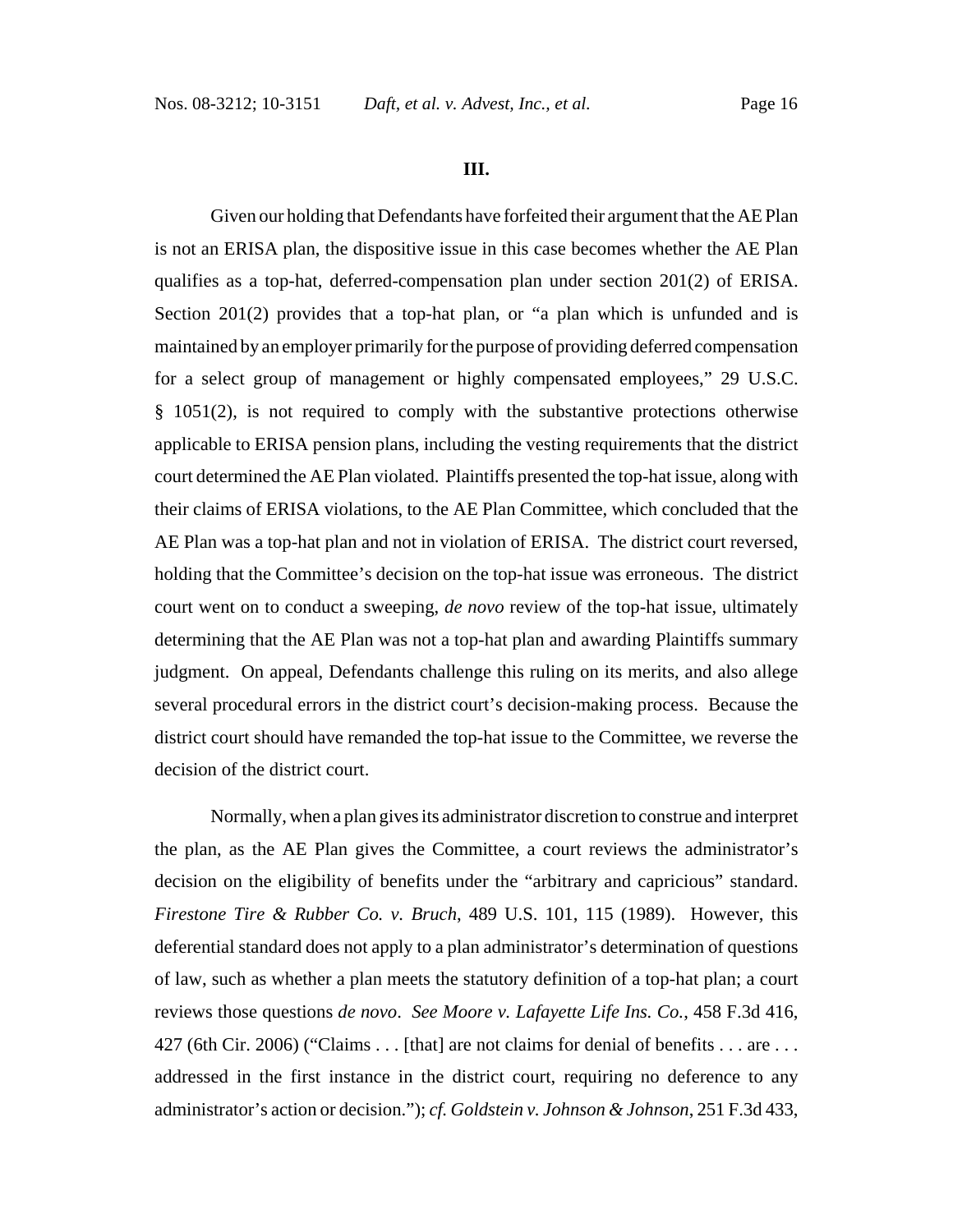442 (3d Cir. 2001) ("Given the unique nature of top hat plans, we believe the holding of *Firestone Tire* requiring deferential review for the discretionary decisions of administrators to be inapplicable."). Nevertheless, a court's review of a plan administrator's decision, even when *de novo*, is confined to the evidence in the administrative record. *Wilkins v. Baptist Healthcare Sys., Inc.*, 150 F.3d 609, 618 (6th Cir. 1998) (Gilman, J., concurring).

The district court correctly rejected the decision of the Committee on the top-hat issue. In *Bakri v. Venture Mfg. Co.*, 473 F.3d 677 (6th Cir. 2007), this court listed the qualitative and quantitative factors to consider when determining whether a plan qualified as a top-hat plan under ERISA section 201(2): "(1) the percentage of the total workforce invited to join the plan (quantitative), (2) the nature of their employment duties (qualitative), (3) the compensation disparity between top hat plan members and non-members (qualitative), and (4) the actual language of the plan agreement (qualitative)," *id.* at 678. As the district court pointed out, the Committee considered only the fourth factor, basing its decision on the stated purpose of the AE Plan, the AE Plan's eligibility requirements, and the fact that Advest administered the AE Plan as a top-hat plan. The Committee's failure to consider the other factors spelled out in *Bakri* makes its decision incorrect as a matter of law.**<sup>4</sup>**

Nevertheless, the district court erred in considering the top-hat question itself without first remanding Plaintiffs' claims to the Committee. "Where a district court determines that the plan administrator erroneously denied benefits, a district court 'may either award benefits to the claimant or remand to the plan administrator.'" *Shelby Cnty. Health Care Corp. v. Majestic Star Casino, LLC*, 581 F.3d 355, 373 (6th Cir. 2009) (quoting *Elliott v. Metro. Life Ins. Co.*, 473 F.3d 613, 621 (6th Cir. 2006)). "[W]here the 'problem is with the integrity of [the plan's] decision-making process,' rather than 'that

**<sup>4</sup>** Defendants contend that the Committee was not required to consider the first three *Bakri* factors because Plaintiffs did not specifically cite them in their application for benefits. This argument is unpersuasive. Plaintiffs clearly raised the top-hat issue to the Committee: they both alleged that the AE Plan violated several of ERISA's substantive provisions and contested the characterization of the AE Plan as a top-hat plan. The top-hat question was squarely before the Committee, which then had the obligation to decide it according to the controlling legal standard set out in *Bakri*.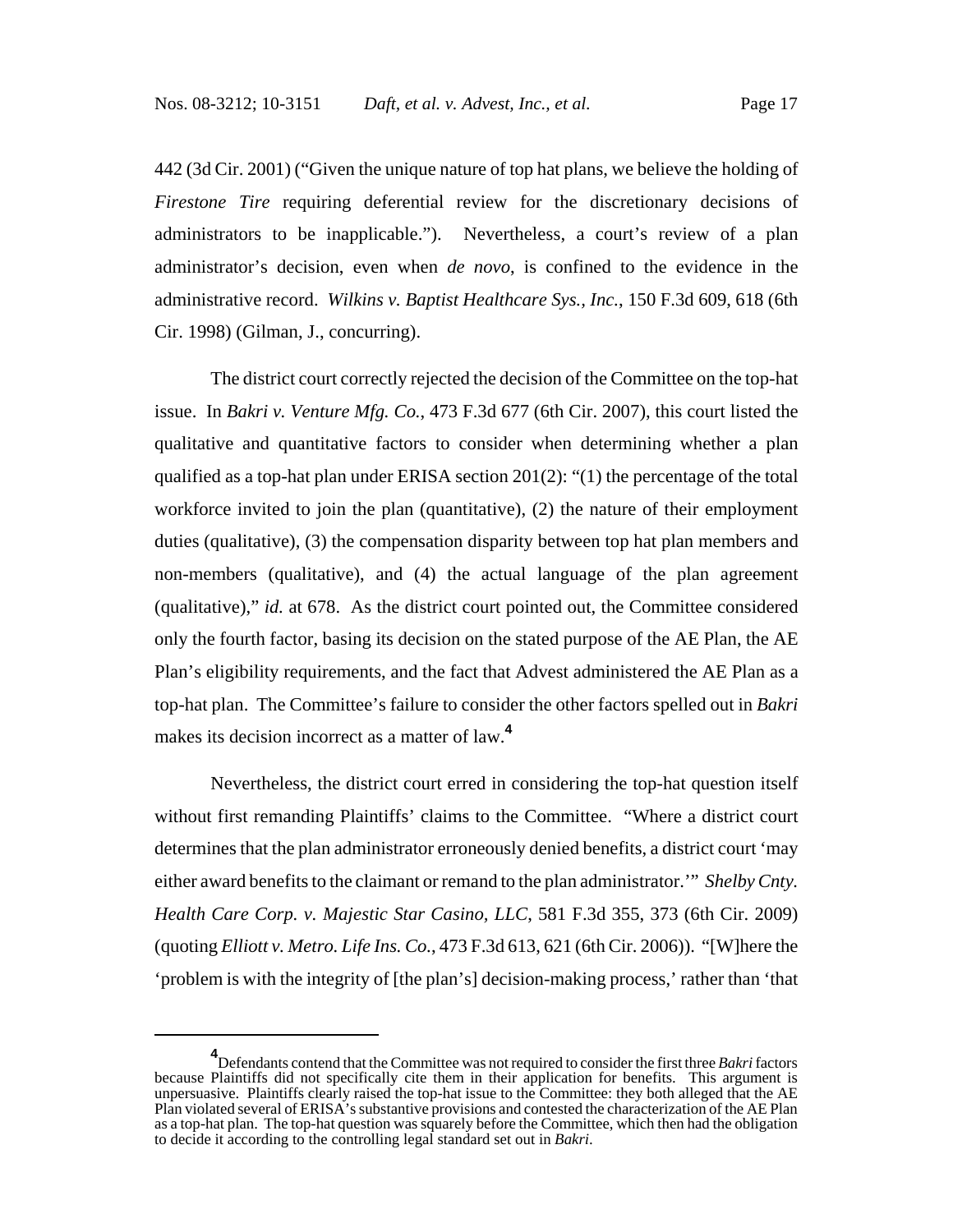[a claimant] was denied benefits to which he was clearly entitled,' the appropriate remedy generally is remand to the plan administrator." *Elliott*, 473 F.3d at 622 (alteration in original) (quoting *Buffonge v. Prudential Ins. Co. of Am.*, 426 F.3d 20, 31- 32 (1st Cir. 2005)).

Generally, when a court or agency fails to make adequate findings or fails to provide an adequate reasoning, the proper remedy in an ERISA case, as well as a conventional case, is to remand for further findings or explanations, unless it is so clear cut that it would be unreasonable for the plan administrator to deny the application for benefits on any ground.

*Tate v. Long Term Disability Plan for Salaried Emps. of Champion Int'l Corp. #506*, 545 F.3d 555, 563 (7th Cir. 2008) (internal quotation marks omitted), *overruled on other grounds by Hardt v. Reliance Standard Life Ins. Co.*, 130 S. Ct. 2149 (2010). "Remand therefore is appropriate in a variety of circumstances, particularly where the plan administrator's decision suffers from a procedural defect or the administrative record is factually incomplete." *Shelby Cnty. Health Care Corp.*, 581 F.3d at 373.

These are exactly the circumstances present in this case. The Committee did not apply the proper legal standard when determining the top-hat issue, which renders inadequate the Committee's reasoning in support of its decision that the AE Plan is a top-hat plan and thus merits remand. *See Tate*, 545 F.3d at 563 (7th Cir. 2008) (determining that "remand is appropriate" when "the Plan did not provide adequate reasoning for its conclusion"). More importantly, as Defendants argue here and the district court acknowledges, there are many factual gaps in the administrative record that need filling in order to allow a reasoned determination of the top-hat issue. *See Miller v. United Welfare Fund*, 72 F.3d 1066, 1073-74 (2d Cir.1995) (remanding after determining that "[t]he present record is incomplete"). This is not a case where remand is inappropriate because "there are no factual determinations to be made," *Williams v. Int'l Paper Co.*, 227 F.3d 706, 715 (6th Cir. 2000), or because the Committee "properly construe[d] the plan documents but arrive[d] at the 'wrong conclusion' that is 'simply contrary to the facts,'" *Shelby Cnty. Health Care Corp.*, 581 F.3d at 373-74 (quoting *Grosz-Salomon v. Paul Revere Life Ins. Co.*, 237 F.3d 1154, 1163 (9th Cir. 2001). The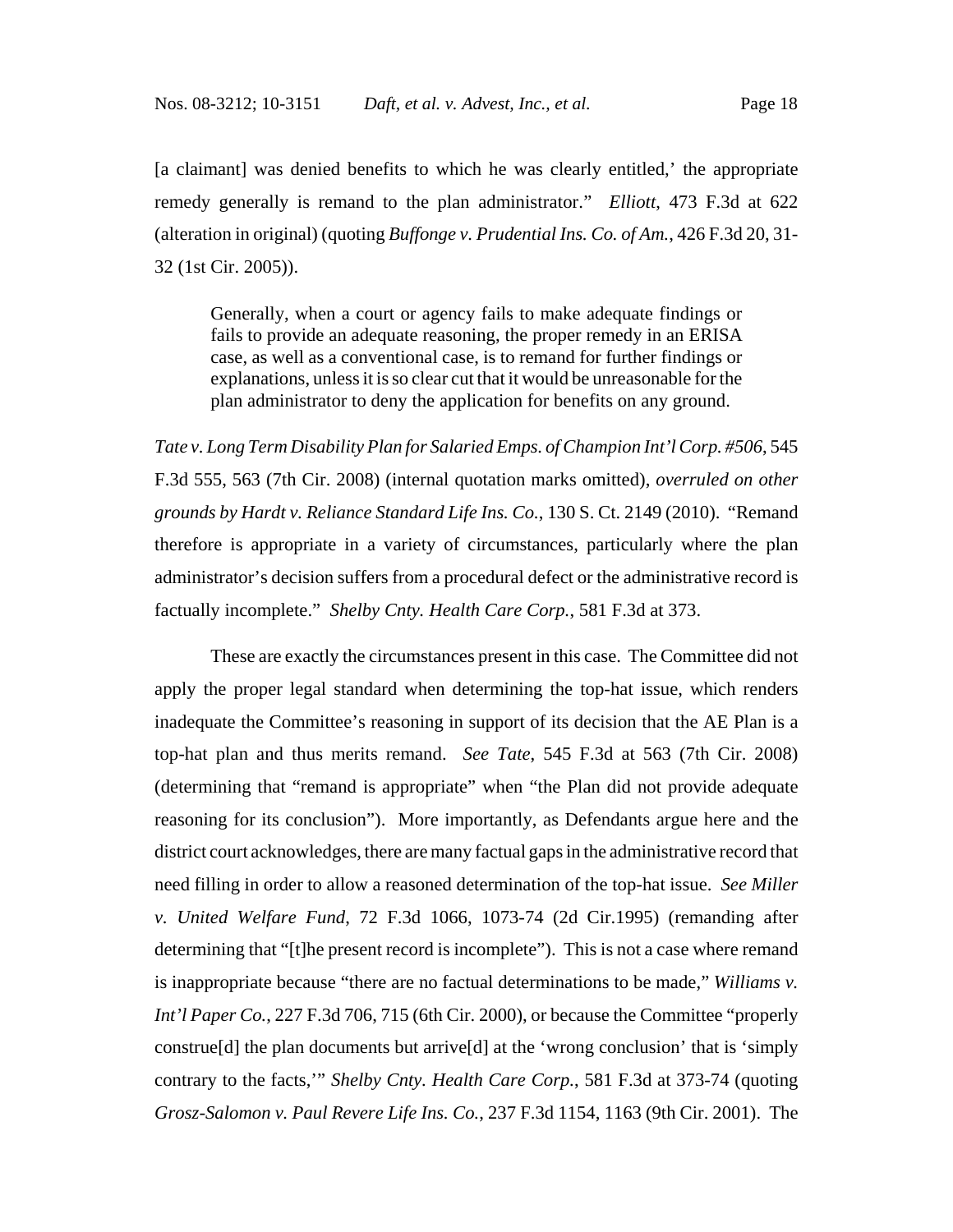district court lacked crucial information relevant to the top-hat issue, a problem that can be corrected only by remanding Plaintiffs' benefit claim to the Committee. *See Shannon v. Jack Eckerd Corp.*, 113 F.3d 208, 210 (11th Cir. 1997).

Plaintiffs attempt to avoid a remand to the Committee by asserting that the district court actually made two rulings on the top-hat question: first, that the Committee's determination of the issue was arbitrary and capricious and, second, that the Plaintiffs prevailed on their "separate" statutory vesting claims. *See Daft*, 2008 WL 190436, at \*3-4. As a result, the Plaintiffs maintain, a decision to remand the top-hat question to the Committee would not affect the district court's independent determination of the top-hat issue with reference to Plaintiffs' statutory claim. This reasoning is flawed. Throughout the course of the proceedings before both the Committee and the district court, Plaintiffs have consistently argued that the AE Plan violates ERISA by not conforming to its vesting requirements. This contention fails if the AE Plan is a top-hat plan, a fact that Plaintiffs recognized and therefore addressed in their application for benefits. Once the Committee ruled against Plaintiffs, they renewed their statutory vesting claim in the district court, where it did not take on a new or separate character simply by nature of the venue in which it was now up for consideration. Just because, in the past, this Court has considered the top-hat status of a plan as a first matter rather than on review of a plan administrator's benefits decision, *see Bakri*, 473 F.3d 677, does not mean that the district court can now ignore the administrative-review procedures when the top-hat issue was, in fact, presented to and ruled upon by the plan administrator, *cf. Hill v. Blue Cross & Blue Shield of Mich.*, 409 F.3d 710, 717 (6th Cir. 2005) (noting that some circuits require plaintiffs to exhaust their administrative remedies prior to bringing a claim for a statutory violation of ERISA but declining to take a position). The district court was obliged to rule on Plaintiffs' statutory claims through the prism of the Committee's determination, and to remand them to the Committee if, as we find, a remand is warranted under existing case law.

The district court also stated that remand to the Committee is unnecessary because the Committee's decision was "arbitrary and capricious" given that it "shift[ed]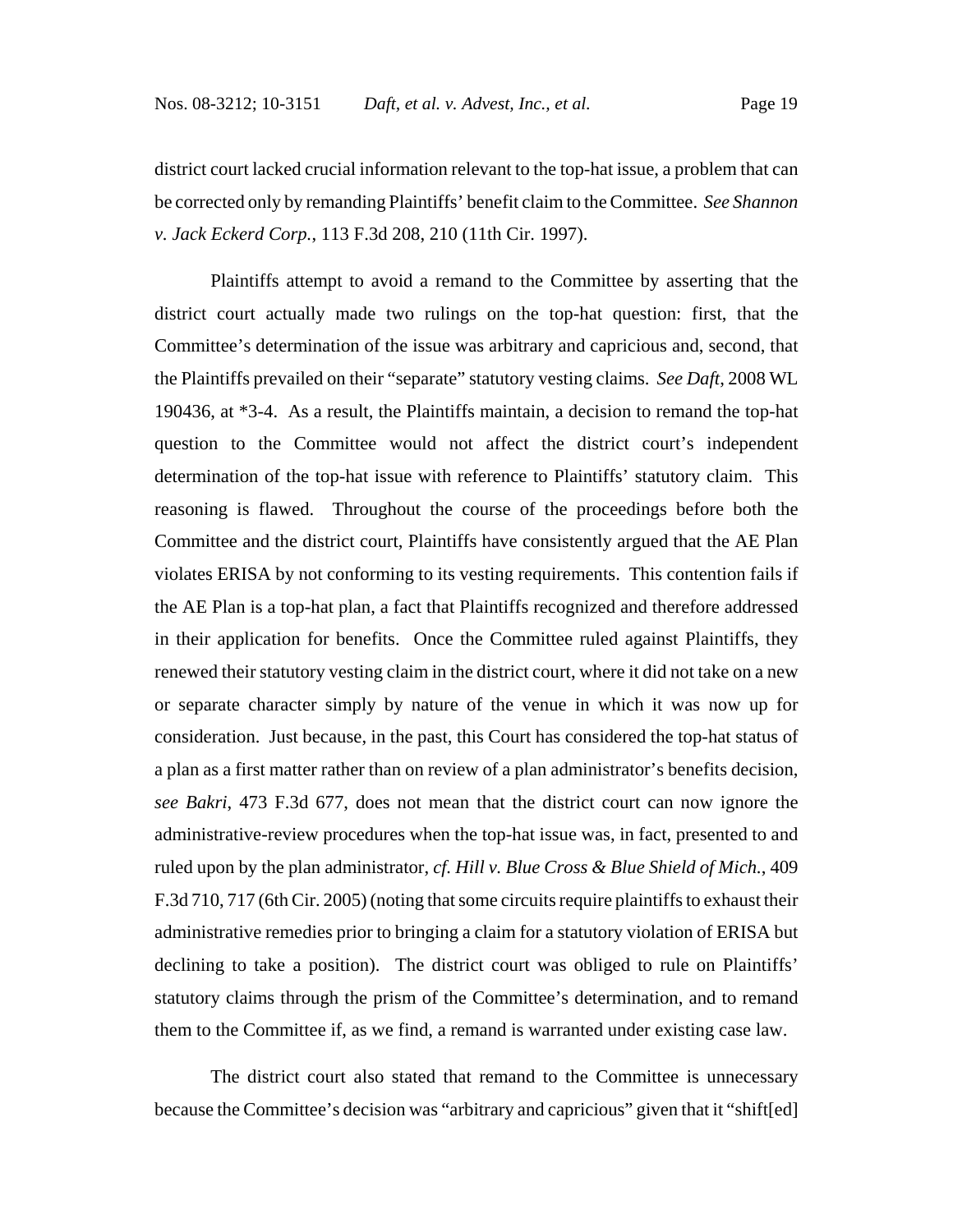the burden of proof" on the top-hat issue "to the claimants." *Daft*, 2008 WL 190436, at \*8. The district court correctly noted that the defendant-employer typically advocates for the top-hat status of an ERISA plan in order to avoid statutory liability, and therefore the defendant-employer typically bears the burden of proof on this issue in the district court. *See Alexander v. Brigham & Women's Physicians Org., Inc.*, 467 F. Supp. 2d 136, 142 (D. Mass. 2006) (collecting cases). We have a slightly different situation here, as Plaintiffs first raised the top-hat question in their application to the Committee in order to preempt Defendants' argument that the AE Plan qualifies as a top-hat plan. This departure from the usual sequence in which the top-hat question is raised may have contributed to the Committee's alleged "burden-shifting." *See* Admin. Comm. Dec. 13, ECF No. 36-27 ("Claimants have not alleged or established that the account executives who meet the eligibility standard set forth in the Plan and, as a result, participate in and accrue benefit [sic] under the Plan do not qualify as a 'select group of highly compensated employees.'"). Regardless, however, labeling this error as "arbitrary and capricious" does not excuse the district court from its obligation to remand Plaintiffs' claim to the Committee: like the Committee's failure to consider all four of the *Bakri* factors, it simply constitutes the application of the incorrect legal standard and is therefore an error the Committee should be given the opportunity to rectify. *See Tate*, 545 F.3d at 563. The cases cited by Plaintiffs in support of their position and relied on by the district court are not to the contrary; rather, they stand for the principle that a remand is unnecessary when the plan administrator improperly denied benefits on a full and complete administrative record. *See, e.g.*, *Williams*, 227 F.3d at 715-16. As previously discussed, this is not the situation we confront here.

Finally, Plaintiffs argue that remand is futile because the members of the Committee, who are employees of the party responsible for paying benefits, have a conflict of interest. While this type of conflict of interest can sometimes factor into a court's analysis of a plan administrator's decision, *see Evans v. UnumProvident Corp.*, 434 F.3d 866, 876 (6th Cir. 2006), Plaintiffs do not cite, and we could not find, any authority for the proposition that it should affect the decision of whether to remand a claim to the plan administrator. In fact, this court has remanded benefit claims back to